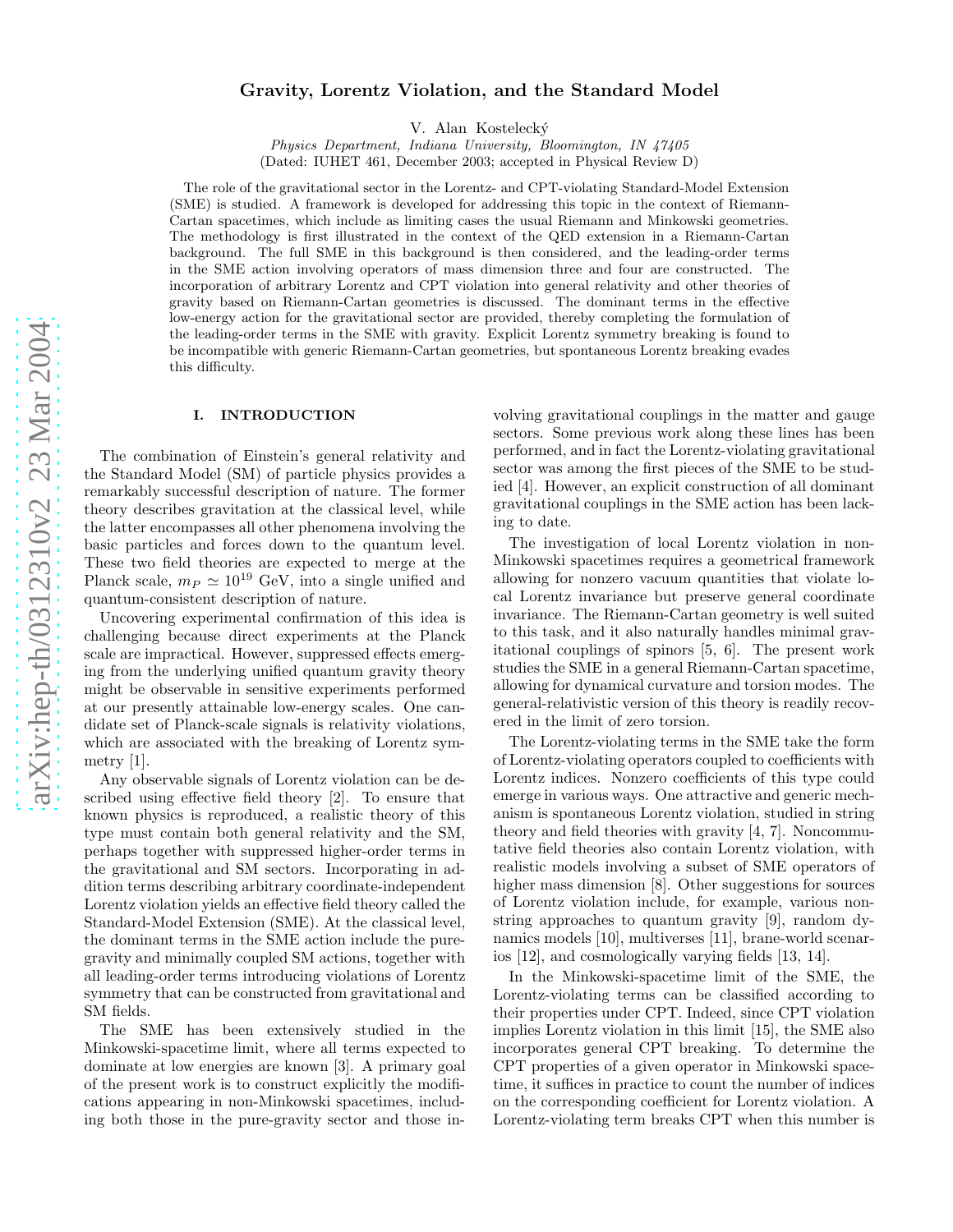odd. However, in non-Minkowski spacetimes, establishing a satisfactory definition of CPT and its properties is challenging, and a complete understanding is lacking at present. In this work, a practical definition is adopted: CPT-odd operators are taken to be those with an odd total number of spacetime and local Lorentz indices. This suffices for present purposes and ensures a smooth match to the Minkowski-spacetime limit. With this understanding, the SME serves as a realistic general basis for studies of Lorentz violation in Riemann-Cartan spacetimes, with or without CPT breaking.

Since no compelling experimental evidence for Lorentz violation has been uncovered as yet, it is plausible to assume that the SME coefficients for Lorentz violation are small in any concordant frame [16]. Indeed, sensitivity to the SME coefficients has attained Planck-suppressed levels in a number of experiments, including ones with mesons [2, 17–19], baryons [20–22], electrons [23–25], photons [13, 26–29], and muons [30], and discovery potential exists in experiments with neutrinos [3, 31, 32]. Only a comparatively small part of the coefficient space has been explored to date, and the present work is expected eventually to provide further directions in which to pursue experimental searches for Lorentz violation.

The organization of this paper is as follows. The framework for local Lorentz violations is discussed in section II A, while the structure of the action and the derivation of covariant conservation laws in the presence of Lorentz violation is provided in section II B. Section III considers the QED extension with gravitational couplings, and contains separate subsections devoted to the fermion and photon actions. The SME in a Riemann-Cartan background is presented in section IV. The leading-order terms in the pure-gravity sector are constructed in section V A, while the limiting Riemann-spacetime case is considered in section V B. Section V C addresses the issue of the compatibility of explicit Lorentz violation with the underlying Riemann-Cartan geometry. The body of the paper concludes with a summary in section VI. Appendix A lists conventions adopted in this work and some key results for Riemann-Cartan geometry. Appendix B presents a class of models for Lorentz violation used to illustrate various concepts throughout this work.

# II. FRAMEWORK

#### A. Local Lorentz violation

The classic description of gravity in a Riemann spacetime invokes a metric and a covariant derivative that acts on vector or tensor representations of  $Gl(4,R)$ . However,  $Gl(4,R)$  has no spinor representations, whereas the fundamental constituents of ordinary matter, leptons and quarks, are known to be spinors. One framework that incorporates spinors and distinguishes naturally between local Lorentz and general coordinate transformations is the vierbein formalism [5], which is adopted in the present work.

In the vierbein formalism, the basic gravitational fields can be taken as the vierbein  $e_{\mu}^{\ a}$  and the spin connection  $\omega_{\mu}{}^{ab}$ . The corresponding Riemann-Cartan spacetimes are determined by the curvature tensor  $R^{\kappa}{}_{\lambda\mu\nu}$  and the torsion tensor  $T^{\lambda}_{\mu\nu}$ . The usual Riemann spacetime of Einstein's general relativity can be recovered in the zerotorsion limit, while Minkowski spacetime is a special case with zero curvature and torsion. One well-known gravitation theory based on Riemann-Cartan geometry is the Einstein-Cartan theory, which has gravitational action of the Einstein-Hilbert form. The torsion in this theory is static, and in the absence of matter the solutions of the theory are equivalent to those of general relativity. However, more general gravitation theories in Riemann-Cartan spacetime contain propagating vierbein and spinconnection fields, describing dynamical torsion and curvature [6].

The vierbein formalism has a close parallel to the description of local symmetry in gauge theory. A key feature is the separation of local Lorentz transformations and general coordinate transformations. At each spacetime point, the action of the local Lorentz group allows three rotations and three boosts, independent of general coordinate transformations. This situation is ideal for studies of local Lorentz violation in which it is desired to maintain the usual freedom of choice of coordinates without affecting the physics. Within this framework, local Lorentz violation is analogous to the violation of local gauge invariance.

The presence of Lorentz violation in a local Lorentz frame is signaled by a nonzero vacuum value for one or more quantities carrying local Lorentz indices, called coefficients for Lorentz violation. As a simple example, consider a toy theory in which a nonzero timelike vacuum value  $b_a = (b, 0, 0, 0)$  exists in a certain local Lorentz frame at some point  $P$ . One explicit theory of this type is the bumblebee model described in appendix B. The presence of the coefficient  $b_a$  for Lorentz violation implies that a preferred direction is selected at P within the local Lorentz frame, leading to equivalence-principle violations. Physical Lorentz breaking occurs at P whenever particles or fields have observable interactions with  $b_a$ .

Rotations or boosts of particles or localized field distributions in a given local Lorentz frame at P can be performed that leave  $b_a$  unaffected. Lorentz transformations of this kind are called local particle Lorentz transformations, and under them  $b_a$  behaves as a set of four scalars. However, the choice of the local Lorentz frame itself remains arbitrary up to spacetime rotations and boosts. Rotations or boosts changing the local Lorentz frame are called local observer Lorentz transformations, and under them  $b_a$  behaves covariantly as a four-vector. The theory thus maintains local observer Lorentz covariance, despite the presence of local particle Lorentz violation.

The conversion from the local Lorentz frame to spacetime coordinates is implemented via the vierbein:  $b_{\mu} =$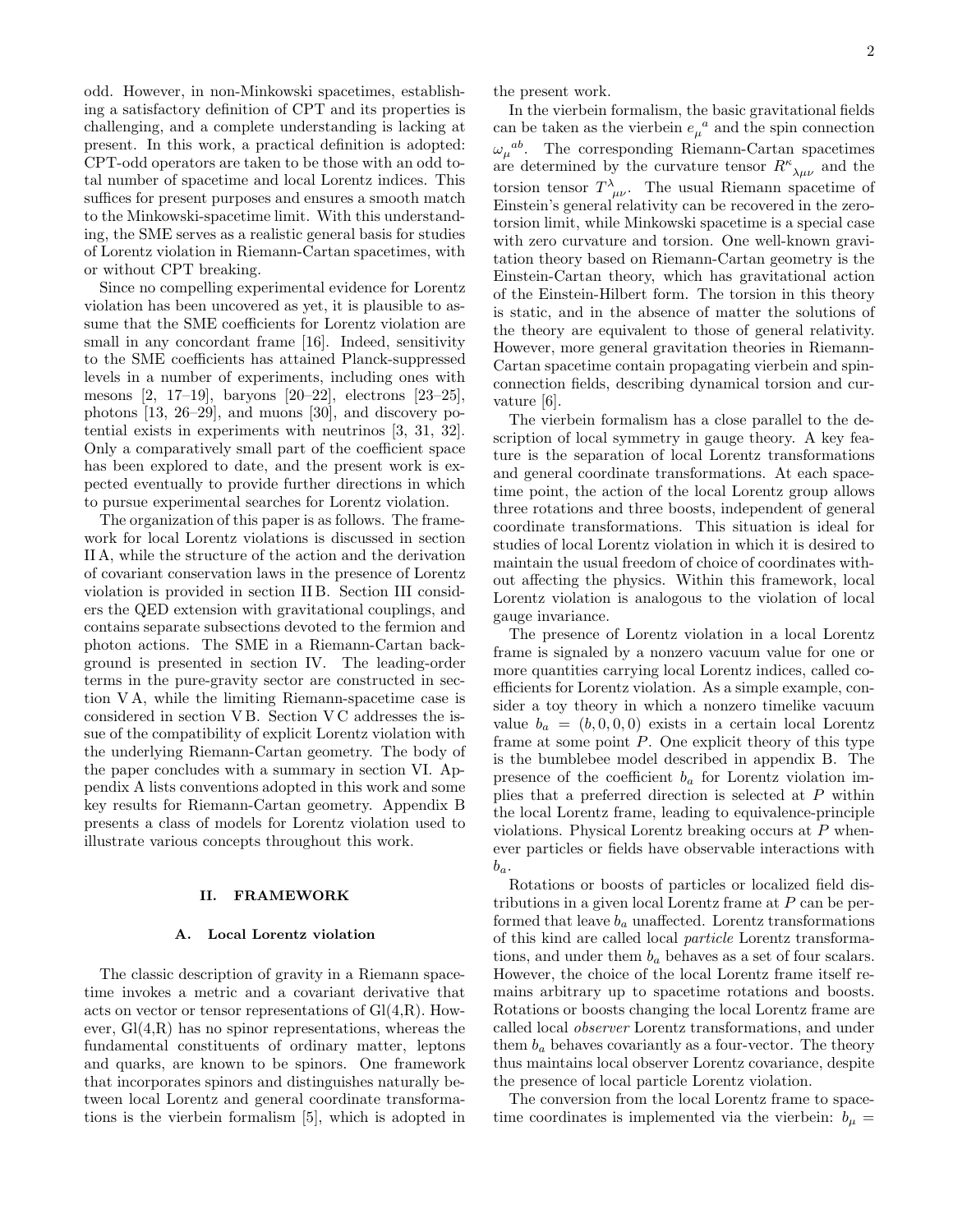$e_{\mu}^{\ \ a}b_{a}$ . A change of the observer's spacetime coordinates  $x^{\mu}$  induces a conventional general coordinate transformation on  $b_{\mu}$ . The description of the physics is therefore invariant under general coordinate transformations, as is to be expected for coordinate-independent behavior.

Different local observer Lorentz frames can be reached using different vierbeins, related by local observer Lorentz transformations. In a local neighborhood containing P,  $b_{\mu}$  is typically a function  $b_{\mu}(x)$  of position. Assuming for definiteness that  $b_{\mu}$  has constant magnitude  $b^{\mu}b_{\mu}$ , the local observer Lorentz freedom in the vierbein  $e_{\mu}^{a}(x)$  can be used to choose  $b_{a} = (b, 0, 0, 0)$  everywhere in the neighborhood. This defines a preferred set of frames over the neighborhood.

Note that the existence of preferred frames is a special feature of this simple model. Extending the model to one with a second nonzero coefficient for Lorentz violation  $c_a$  typically destroys the existence of preferred frames at P and in the neighborhood. Observer Lorentz transformations have only six degrees of freedom, which are used in selecting the preferred frame for  $b_a$  at  $P$ . In this preferred frame,  $c_a$  generically has the arbitrary form  $c_a = (c_1, c_2, c_3, c_4)$ . Moreover, once  $e_\mu^{\ a}(x)$  has been selected to maintain the preferred position-independent form of  $b_a$  over a neighborhood of  $P$ ,  $c_a$  can vary with position. Although another frame at P can be found in which  $c_a$  does have a preferred (timelike, spacelike, or lightlike) form, then  $b_a$  no longer has the preferred form  $b_a = (b, 0, 0, 0)$ . The notion of preferred frame therefore loses meaning in the generic case.

It is natural and convenient, although not necessary, to assume  $b_{\mu}(x)$  is a smooth vector field over the neighborhood of  $P$  and over most of the spacetime, except perhaps for singularities. Since most applications involve second-order differential equations,  $\mathcal{C}^2$  smoothness suffices. However, a smooth extension of  $b_\mu(x)$  over the entire spacetime may be precluded by topological conditions analogous to the Hopf theorem, which states that smooth vector fields can exist on a compact manifold if and only if its Euler characteristic  $\chi$  vanishes. Note that, if indeed singularities of  $b_{\mu}$  occur, their location can differ from those of singularities in the curvature and torsion. Note also that some standard topological constraints on the spacetime itself are implied by the general framework adopted here. For example, the presence of spinor fields requires a spinor structure on the spacetime, so the corresponding manifold must be a spin manifold and have trivial second Steifel-Whitney class.

Studies of Lorentz violation in the Minkowskispacetime limit commonly assume that the coefficients for Lorentz violation are constants over the spacetime, which ensures the useful simplifying physical consequence that energy and momentum remain conserved. Various physical arguments can be used to justify this assumption. For example, some mechanisms for Lorentz violation may attribute higher overall energy to coefficients with nontrivial spacetime dependence, so that constant coefficients are naturally preferred. More generally, if the Lorentz breaking originates at the Planck scale and there is an inflationary period in cosmology, then a present-day configuration with constant coefficients over the Hubble radius is a plausible consequence. Also, for sufficiently slow spacetime variation of the coefficients, the assumption of constancy can be viewed as the leading approximation in a series expansion. However, all arguments of this type are ultimately physical choices. From the formal perspective, any vector or tensor field with smooth integral curves is also an acceptable candidate. The choice of constant coefficients for Lorentz violation can therefore be viewed as a kind of boundary condition for the theory.

For the simple toy model in the present example, the condition of constant coefficients in Minkowski spacetime can be written  $\partial_{\mu}b_{\nu}=0$ . In a more general Riemann-Cartan spacetime, it might seem natural to impose the covariant generalization of this,

$$
D_{\mu}b_{a} \equiv \partial_{\mu}b_{a} - \omega_{\mu}{}^{b}{}_{a}b_{b} = 0. \tag{1}
$$

However, the integrability conditions for this equation can be satisfied globally only for special spacetimes, in particular for parallelizable manifolds. Such manifolds have zero curvature, are comparatively rare in four or more dimensions, and appear of lesser interest for theories of gravity. It is therefore reasonable to suppose that  $D_{\mu}b_{a} \neq 0$  at least in some region of spacetime. This in turn implies nontrivial consequences for the energymomentum tensor. Subsection II B discusses these consequences and obtains the covariant conservation law in the presence of Lorentz violation. In any case, an arbitrary *a priori* specification of  $b<sub>u</sub>(x)$  in a given spacetime can be expected to be inconsistent with the simple condition (1).

A consistent prescription for determining  $b_\mu(x)$  and hence  $D_{\mu}b_{a}$  exists in some cases. For example, this is true when  $b_{\mu}(x)$  arises through a dynamical procedure, such as the development of a vacuum expectation value in the context of spontaneous Lorentz breaking. The dynamical equations for the spacetime curvature and torsion can then be solved simultaneously with the dynamical equations for  $b_{\mu}$ , yielding a self-consistent solution. As usual, appropriate boundary conditions are needed for all variables to fix the solution. In the case of asymptotically Minkowski spacetimes, which are relevant for many experimental purposes, it may be physically reasonable to adopt as part of the boundary conditions the criterion (1) in the asymptotic limit where the curvature and torsion vanish. Solutions of this form then merge with those of the SME in Minkowski spacetime. More complicated solutions involving asymptotic coefficients varying with spacetime position could also be considered. The corresponding potential experimental signals would include violations of energy-momentum conservation. In most of what follows, no particular special assumptions about the global structure of the spacetime or about asymptotic properties of the coefficients are made, and in particular Eq.  $(1)$  is *not* assumed.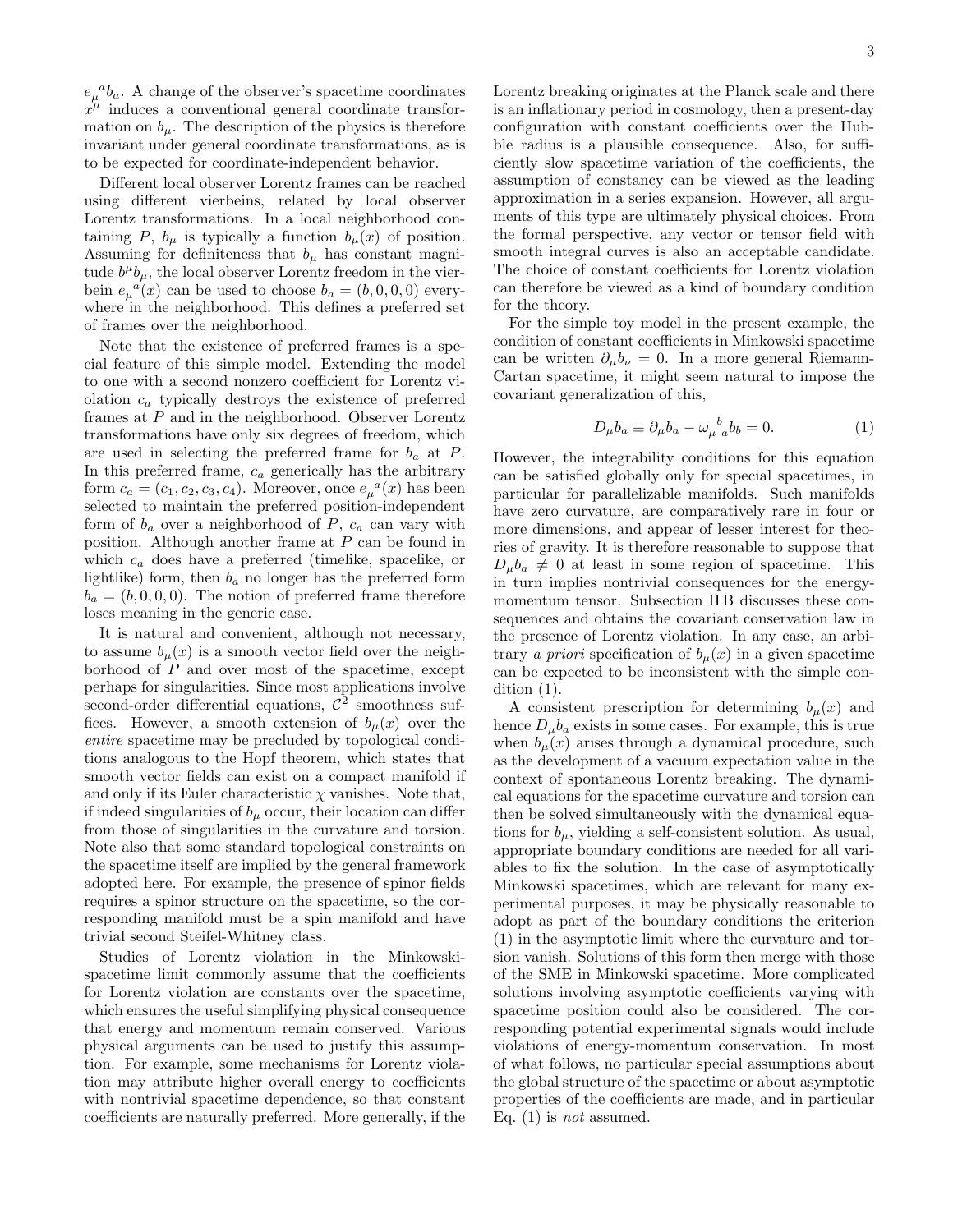For illustrative purposes, the above discussion uses a simple toy model with a single coefficient  $b_a(x)$  that behaves like a vector under local observer Lorentz transformations. More generally, there can be a (finite or infinite) number of coefficients for Lorentz violation, each transforming as a specific representation of the local observer Lorentz group. In what follows, a generic coefficient with compound local Lorentz index x transforming in the representation  $(X_{[ab]})^x$  is denoted  $k_x$ . The considerations presented above for  $b_a$  apply to the more general  $k_x$ . In any case, the introduction of coefficients for Lorentz violation suffices to encompass the description of Lorentz violation from any source that maintains coordinate independence of physics.

#### B. Action and covariant conservation laws

From the perspective of physics at our present comparatively low energies, the underlying fundamental theory of nature appears as a four-dimensional effective field theory. The action of this theory is expected to incorporate the Standard Model (SM) of particle physics, including gravitational couplings and a purely gravitational sector. Assuming that gravity can be described using the vierbein and spin connection, it is reasonable to suppose that the action of the effective theory also contains the usual minimal gravitational couplings and the Einstein-Hilbert action among its terms.

Whatever the underlying structure, the physics of the effective field theory is also expected to be coordinate independent. This corresponds to covariance under general coordinate and local observer Lorentz transformations. Then, assuming the fundamental theory indeed incorporates a mechanism for Lorentz violation, it follows that the action contains terms involving operators with nontrivial local Lorentz transformations contracted with coefficients for Lorentz violation. The resulting effective field theory is the SME, as already mentioned in the introduction.

The present work considers the structure and some implications of the SME in Riemann-Cartan spacetime. As an effective field theory, the SME action contains an infinite number of terms, but typically the physics is dominated by operators of low mass dimension. In addition to the usual SM and Einstein-Hilbert terms, possible higher-order terms involving SM fields, and possible higher-order curvature and torsion couplings, the terms of comparatively low mass dimension include ones violating local Lorentz symmetry. Later sections of this work explicitly display the dominant Lorentz-violating terms involving the vierbein, spin connection, and SM fields. It is straightforward to extend the analysis to include Lorentz-violating couplings of other hypothesized fields.

The Lorentz-violating piece  $S_{\text{LV}}$  of the SME effective action  $S_{\text{SME}}$  consists of a series of terms, each of which can be expressed as the observer-covariant integral of the product of a coefficient  $k_x$  for Lorentz violation with an operator  $J^x$ :

$$
S_{\rm LV} \supset \int d^4x \; ek_x J^x. \tag{2}
$$

The coefficient  $k_x$  transforms in the covariant x representation of the observer Lorentz group, while the operator  $J<sup>x</sup>$  transforms in the corresponding contravariant representation. In the present context,  $J^x$  is understood to be formed from the vierbein, spin connection, and SM fields and is invariant under general coordinate transformations. This structure of the effective action is independent of the origin of the Lorentz violation, and in particular it is independent of whether the violation in the underlying theory is spontaneous or explicit. In practice, for many (but not all) calculations, the coefficient  $k_x$  can be treated as if it represents explicit violation even when its origin lies in the development of a vacuum value.

The covariant energy-momentum conservation law and the symmetry property of the energy-momentum tensor are modified in the presence of explicit Lorentz violation. To obtain these conditions, separate the action  $S_{\text{SME}}$  into a piece  $S_{\text{gravity}}$  involving only the vierbein and spin connection and a piece  $S_{\rm matter}$  containing the remainder. The matter action  $S_{\text{matter}}$  in turn can be split into a Lorentz-invariant part  $S_{\text{matter},0}$  and a Lorentz-violating part  $S_{\text{matter,LV}}$ . In accordance with the above discussion, any term in the latter then has the general form

$$
S_{\text{matter},\text{LV}} = \int d^4x \ e k_x J^x (f^y, e^{\mu}{}_a D_{\mu} f^y), \tag{3}
$$

where the operator  $J^x$  can in this case be viewed as a current formed from matter fields  $f<sup>y</sup>$  and their covariant derivatives, assuming minimal couplings for simplicity. The desired energy-momentum conditions follow from the properties of these terms under local Lorentz and general coordinate transformations when the vierbein and spin connection are treated as background couplings fixing the Riemann-Cartan spacetime.

Consider in particular a special variation of the action Smatter in which all fields and backgrounds are allowed to vary, including the coefficients for explicit Lorentz violation, but in which the equations of motion are obeyed for the dynamical fields  $f^x$ . The resulting change in the action takes the form

$$
\delta S_{\text{matter}} = \int d^4 x \ e(T_e^{\mu\nu} e_{\nu a} \delta e_{\mu}^{\ \ a} + \frac{1}{2} S_{\omega}^{\ \mu}{}_{ab} \delta \omega_{\mu}^{\ \ ab} + \epsilon J^x \delta k_x). \tag{4}
$$

This expression can be taken to define the energymomentum tensor  $T_e^{\ \mu\nu}$  associated with the vierbein and the spin-density tensor  $S_{\omega}^{\ \mu}{}_{ab}$  associated with the spin connection. The reader is cautioned that in a Riemann-Cartan spacetime  $T_e^{\mu\nu}$  typically differs from the (Belinfante) energy-momentum tensor  $T_g^{\ \mu\nu}$  obtained by variation with respect to the metric, whether or not Lorentz violation is present. Similarly, the definition of  $S_{\omega}^{\lambda}{}_{ab}$ differs from those of the spin-density tensors  $S_T{}^{\lambda}{}_{\mu\nu}$  and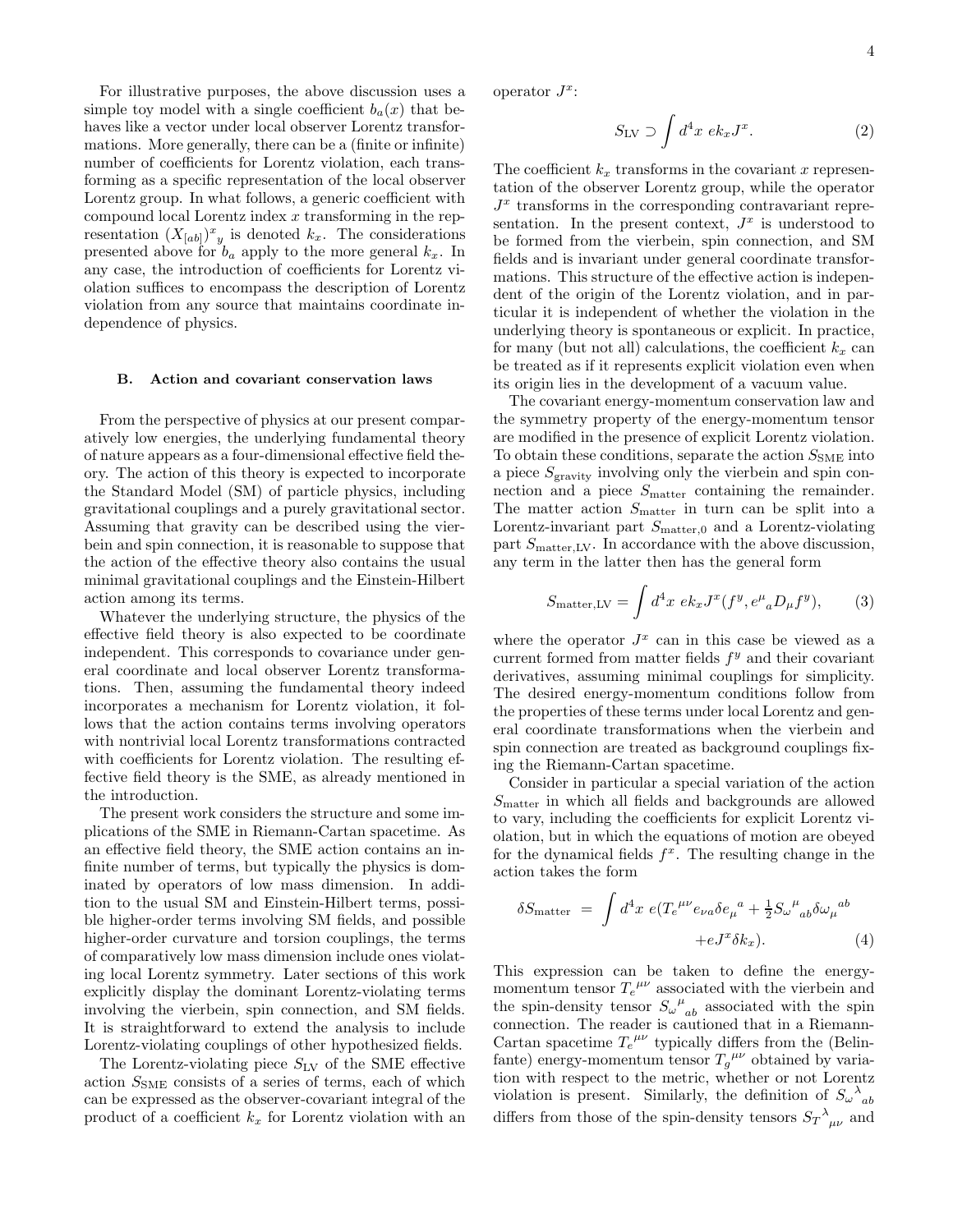$S_K{}^{\lambda}{}_{\mu\nu}$  obtained by varying with respect to the torsion and contortion, respectively. The tensors defined here are the most convenient for practical purposes because they are the sources in the equations of motion for the vierbein and the spin connection. The usual Einstein general relativity involving coupling to the symmetric energy-momentum tensor  $T_g^{\mu\nu}$  is contained in this discussion as a special case with vanishing torsion.

When the special variation  $(4)$  is induced by infinitesimal local Lorentz transformations parametrized by  $\epsilon^{ab}$ , the relevant infinitesimal changes in the vierbein, spin connection, and coefficients for Lorentz violation take the form

$$
\delta e_{\mu}^{a} = -\epsilon^{a}{}_{b}e_{\mu}^{b},
$$
  
\n
$$
\delta \omega_{\mu}^{ab} = -\epsilon^{a}{}_{c} \omega_{\mu}^{cb} + \epsilon^{cb} \omega_{\mu}^{a}{}_{c} + \partial_{\mu} \epsilon^{ab},
$$
  
\n
$$
\delta k_{x} = -\frac{1}{2} \epsilon^{ab} (X_{[ab]})^{y}{}_{x} k_{y}.
$$
\n(5)

A suitable substitution of these results into Eq. (4) followed by some manipulation then yields the desired condition on the symmetry of the energy-momentum tensor  $T_e^{\mu\nu}$  in the presence of coefficients for explicit Lorentz violation:

$$
T_e^{\mu\nu} - T_e^{\nu\mu} = (D_\alpha - T^\beta_{\ \beta\alpha}) S_\omega^{\ \alpha\mu\nu}
$$

$$
+ e^{\mu a} e^{\nu b} k_x (X_{[ab]})^x{}_y J^y. \tag{6}
$$

In the Minkowski-spacetime limit, this equation becomes

$$
\Theta_c^{\mu\nu} - \Theta_c^{\nu\mu} = \partial_\alpha S_c^{\ \alpha\mu\nu} + k_x (X^{[\mu\nu]})^x{}_y J^y,\tag{7}
$$

where  $\Theta_c^{\mu\nu}$  is the canonical energy-momentum tensor and  $S_c^{\lambda\mu\nu}$  is the canonical spin-density tensor. With appropriate substitutions for the matter fields and coefficients for Lorentz violation, Eq. (7) correctly reproduces the results in Minkowski spacetime obtained in Ref. [3].

If instead the special variation (4) is induced by a general coordinate transformation with parameter  $\epsilon^{\mu}$ , the relevant field variations are the Lie derivatives

$$
\delta e_{\mu}^{a} = \mathcal{L}_{\epsilon} e_{\mu}^{a} = e_{\nu}^{a} \partial_{\mu} \epsilon^{\nu} + \partial_{\nu} e_{\mu}^{a} \epsilon^{\nu},
$$
  
\n
$$
\delta \omega_{\mu}^{ab} = \mathcal{L}_{\epsilon} \omega_{\mu}^{ab} = \omega_{\nu}^{ab} \partial_{\mu} \epsilon^{\nu} + \partial_{\nu} \omega_{\mu}^{ab} \epsilon^{\nu},
$$
  
\n
$$
\delta k_{x} = \mathcal{L}_{\epsilon} k_{x} = \epsilon^{\mu} \partial_{\mu} k_{x}.
$$
\n(8)

Substituting these expressions appropriately into Eq. (4), manipulating the result, and incorporating the condition (6) yields the covariant energy-momentum conservation law in the presence of coefficients for explicit Lorentz violation:

$$
(D_{\mu} - T^{\lambda}_{\lambda\mu})T_{e^{\mu}_{\ \nu}} + T^{\lambda}_{\ \mu\nu}T_{e^{\mu}_{\ \lambda}} + \frac{1}{2}R^{ab}_{\ \mu\nu}S_{\omega^{\mu}_{\ \ ab}} - J^{x}D_{\nu}k_{x} = 0. \tag{9}
$$

In the limiting case of Minkowski spacetime, where the curvature and torsion vanish, this equation becomes a modified conservation law for the canonical energymomentum tensor

$$
\partial_{\mu} \Theta_c^{\ \mu\nu} = J^x \partial^{\nu} k_x. \tag{10}
$$

Explicit substitution for the fields and currents shows that this result agrees with the Minkowski-spacetime results of Ref. [3], as expected. The interesting issue of the compatibility of the relations (6), (9) with the underlying geometrical assumptions of the Riemann-Cartan spacetime is discussed in section V.

A similar chain of reasoning can be adopted to obtain the symmetry property of the energy-momentum tensor and the covariant energy-momentum conservation law relevant in the case of spontaneous Lorentz violation. Since spontaneous violation of a symmetry leaves unaffected the associated conserved currents, it is to be expected that in this case the terms involving  $k_x$  in Eqs. (6) and (9) are absent. This is indeed confirmed by calculation. The basic point is that coefficients originating from spontaneous breaking are vacuum values of fields, and so they must obey the corresponding equations of motion. Just as the variations  $\delta f^x$  of other dynamical fields  $f^x$  have vanishing coefficients in Eq. (4) and so provide no contributions to the covariant energy-momentum and spin-density conservation laws, no contributions arise from the variation  $\delta k_x$  when Lorentz symmetry is spontaneously broken.

#### III. QED EXTENSION

The basic nongravitational fields for the Lorentz- and CPT-violating QED extension in Riemann-Cartan spacetime are a Dirac fermion  $\psi$  and the photon  $A_\mu$ . The action for the theory can be expressed as a sum of partial actions of the form

$$
S = S_{\psi} + S_A + S_{\text{gravity}} + \dots \tag{11}
$$

The fermion part  $S_{\psi}$  of the action S contains terms dominating at low energies that involve fermions and their minimal couplings to photons and gravity. The photon part  $S_A$  contains terms dominating at low energies that involve only photons and their minimal couplings to gravity, while the pure-gravity part  $S_{\text{gravity}}$  involves only the vierbein and the spin connection. The ellipsis represents higher-order terms, including ones involving fermions and photons that are nonrenormalizable in the Minkowski-spacetime limit, ones involving nonminimal and higher-order gravitational couplings, and ones involving field operators of dimension greater than four that couple curvature and torsion to the matter and photon fields. Other possible nonminimal operators formed from the fermion and photon fields, such as ones breaking  $U(1)$  gauge invariance, may also be of interest for certain considerations and can be included as appropriate.

This section presents the explicit form of the two partial actions  $S_{\psi}$  and  $S_A$  and some of their basic physical implications. Discussion of the gravity partial action is deferred to section V.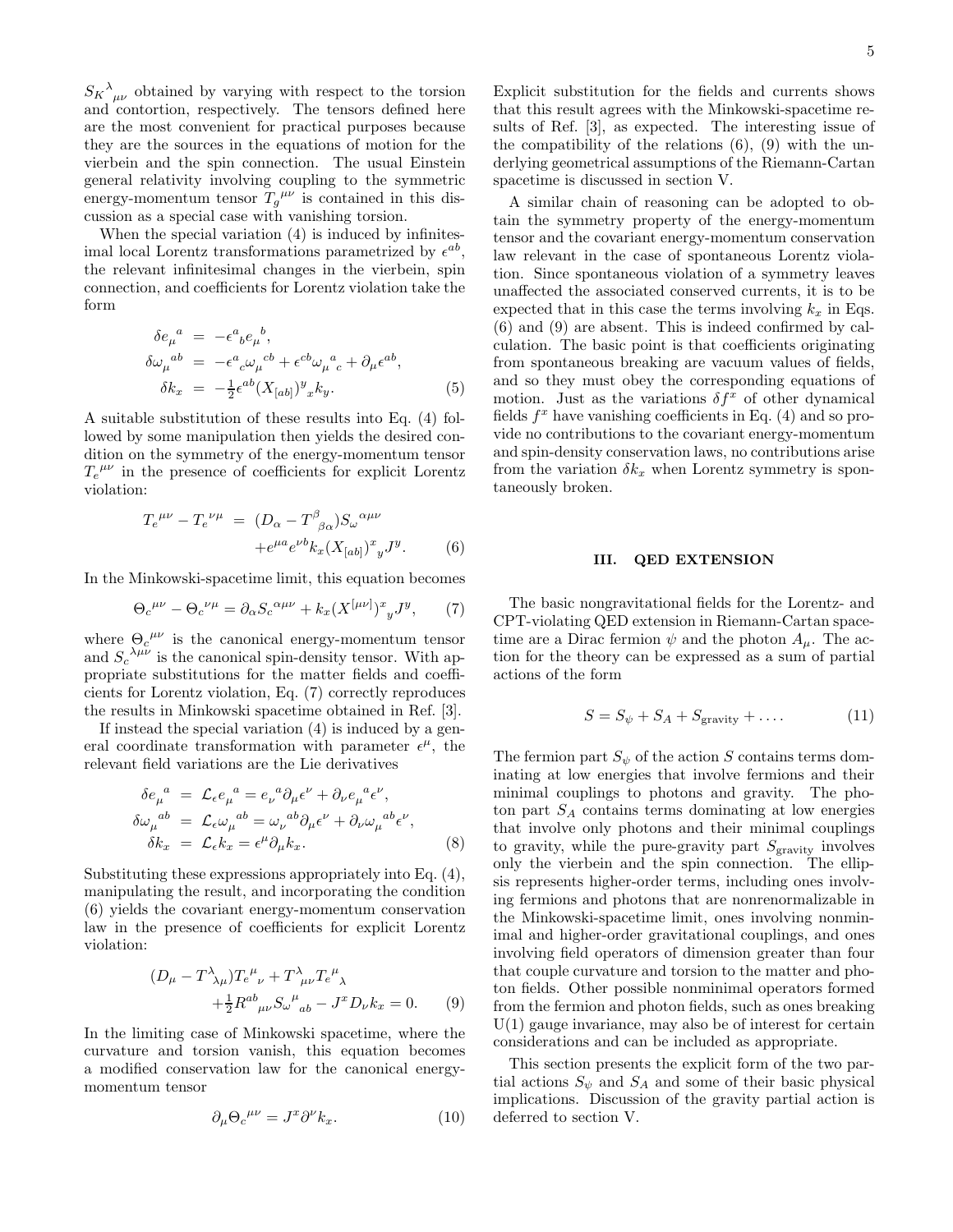#### A. Fermion sector

The fermion partial action for the QED extension can be written as

$$
S_{\psi} = \int d^4x \left(\frac{1}{2} iee^{\mu}{}_a \overline{\psi} \Gamma^a \overleftrightarrow{D}_{\mu} \psi - e \overline{\psi} M \psi\right). \tag{12}
$$

In this equation, the symbols  $\Gamma^a$  and M are defined by

$$
\Gamma^{a} \equiv \gamma^{a} - c_{\mu\nu} e^{\nu a} e^{\mu}{}_{b} \gamma^{b} - d_{\mu\nu} e^{\nu a} e^{\mu}{}_{b} \gamma_{5} \gamma^{b}
$$

$$
-e_{\mu} e^{\mu a} - if_{\mu} e^{\mu a} \gamma_{5} - \frac{1}{2} g_{\lambda\mu\nu} e^{\nu a} e^{\lambda}{}_{b} e^{\mu}{}_{c} \sigma^{bc} (13)
$$

and

$$
M \equiv m + im_5 \gamma_5 + a_\mu e^\mu{}_a \gamma^a + b_\mu e^\mu{}_a \gamma_5 \gamma^a
$$

$$
+ \frac{1}{2} H_{\mu\nu} e^\mu{}_a e^\nu{}_b \sigma^{ab}.
$$
 (14)

The first term of Eq. (13) leads to the usual Lorentzinvariant kinetic term for the Dirac field. Similarly, the first two terms of Eq. (14) lead to a Lorentz-invariant mass. In the absence of anomalies, the coefficient  $m_5$  can be chirally rotated to zero in Minkowski spacetime without loss of generality. The same holds here provided suitable redefinitions of certain coefficients are made. The coefficients for Lorentz violation  $a_{\mu}$ ,  $b_{\mu}$ ,  $c_{\mu\nu}$ ,  $d_{\mu\nu}$ ,  $e_{\mu}$ ,  $f_{\mu}$ ,  $g_{\lambda\mu\nu}$ ,  $H_{\mu\nu}$  typically vary with position, in accordance with the discussion in section II A. They have no particular symmetry, except for the defining antisymmetry of  $H_{\mu\nu}$  and of  $g_{\lambda\mu\nu}$  on two indices. By assumption, the action (12) is hermitian, which constrains the coefficients for Lorentz violation to be real. Relaxing the latter constraint would permit the formalism to describe also nonhermitian Lorentz violation. Note the use of an uppercase letter for  $H_{\mu\nu}$ , which avoids conflicts with the metric fluctuation  $h_{\mu\nu}$ .

The action  $(12)$  is also locally  $U(1)$  invariant, by construction. The covariant derivative  $D_{\mu}$  appearing in it is understood to be a combination of the spacetime covariant derivative, discussed in appendix A, and the usual  $U(1)$  covariant derivative:

$$
D_{\mu}\psi \equiv \partial_{\mu}\psi + \frac{1}{4}i\omega_{\mu}{}^{ab}\sigma_{ab}\psi - iqA_{\mu}\psi. \tag{15}
$$

It is convenient to introduce the symbol  $(\overline{\psi}\overline{D}_{\mu})$  for the action of the covariant derivative on a Dirac-conjugate field  $\psi$ :

$$
(\overline{\psi D}_{\mu}) \equiv \partial_{\mu} \overline{\psi} - \frac{1}{4} i \omega_{\mu}{}^{ab} \overline{\psi} \sigma_{ab} + i q A_{\mu} \overline{\psi}.
$$
 (16)

In terms of these quantities, the covariant derivative appears in the action (12) in a combination defined by

$$
\overline{\chi}\Gamma^{a}\overleftrightarrow{D}_{\mu}\psi \equiv \overline{\chi}\Gamma^{a}D_{\mu}\psi - (\overline{\chi}\overline{D}_{\mu})\Gamma^{a}\psi.
$$
 (17)

This definition is understood to hold even when  $\Gamma^a$  is spacetime-position dependent.

The generalized Dirac equation arising from the action  $S_{\psi}$  is

$$
ie^{\mu}_{\ a}\Gamma^{a}D_{\mu}\psi - M\psi - \frac{1}{2}i\Gamma^{\lambda}_{\ \lambda\mu}e^{\mu}_{\ a}\Gamma^{a}\psi
$$

$$
+\frac{1}{2}ie^{\mu}_{\ a}\omega_{\mu}{}^{bc}(\eta^{a}_{\ b}\Gamma_{c} + \frac{1}{4}i[\sigma_{bc},\Gamma^{a}])\psi = 0. \tag{18}
$$

As might be expected from nonderivative couplings, the Lorentz-violating terms involving  $M$  just add to the Dirac equation in a minimal way. However, those involving  $\Gamma^a$  appear both minimally and through commutation with the Lorentz generators in the covariant derivative. In particular, the Lorentz-invariant parts of the last two terms in Eq. (18) cancel, but the terms involving coefficients for Lorentz violation yield nonzero results.

Many physical features of this theory are expected to be similar to the QED extension in Minkowski spacetime introduced in Ref. [3]. Although beyond the scope of the present work, it would be of definite interest to investigate the corrections to established results [3, 13, 16, 27, 29, 33] arising from the Riemann-Cartan couplings. A detailed study of quantum corrections and renormalization issues may be particularly challenging, since a satisfactory description of these is an open issue even for conventional Lorentz-invariant theories in curved spacetime [34]. Similar remarks apply to the causal and light-cone structure of the theory, which remains the subject of discussion even for Lorentz-invariant radiative corrections [35].

One difference between the QED extension in Minkowski and Riemann-Cartan spacetimes is that the presence of even weak gravitational couplings can change the effective properties of certain coefficients for Lorentz violation. Adopting the weak-field form of the vierbein and spin connection given in Eq. (A20) of appendix A and extracting from the lagrangian only terms that are linear in small quantities, one finds

$$
\mathcal{L}_{\psi} \supset -i(c_{\text{eff}})_{\mu\nu} \overline{\psi} \gamma^{\mu} \partial^{\nu} \psi - (b_{\text{eff}})_{\mu} \overline{\psi} \gamma_5 \gamma^{\mu} \psi, \qquad (19)
$$

where

$$
(c_{\text{eff}})_{\mu\nu} \equiv c_{\mu\nu} - \frac{1}{2}h_{\mu\nu} + \chi_{\mu\nu},
$$
  

$$
(b_{\text{eff}})_{\mu} \equiv b_{\mu} - \frac{1}{4}\partial^{\alpha}\chi^{\beta\gamma}\epsilon_{\alpha\beta\gamma\mu} + \frac{1}{8}T^{\alpha\beta\gamma}\epsilon_{\alpha\beta\gamma\mu}.
$$
 (20)

In this expression, leading-order terms arising from the scaling of the vierbein determinant e are neglected because they are Lorentz invariant.

Equations (20) show that at leading order a weak background metric appears as a  $c_{\mu\nu}$  term, while the dual of the antisymmetric part of the torsion behaves like a  $b_{\mu}$ term, a result already noted elsewhere [36]. The latter is a CPT-violating term, so the presence of background torsion can mimic CPT violation. Experimental effects from these terms have been estimated for some situations, including hydrogen spectral line shifts in the solar gravitational field [37] and reinterpretations of various recent results [38]. Note, however, that these gravitational couplings are flavor independent, whereas the values of  $b_{\mu}$  and  $c_{\mu\nu}$  can depend on the fermion species. This implies caution is required in interpreting the existing experimental sensitivities to  $b<sub>\mu</sub>$  in terms of torsion, since some experiments are sensitive only to a nonzero difference in the value of  $b_{\mu}$  for two fermion species. It further suggests that careful comparative experiments could distinguish background curvature and torsion effects from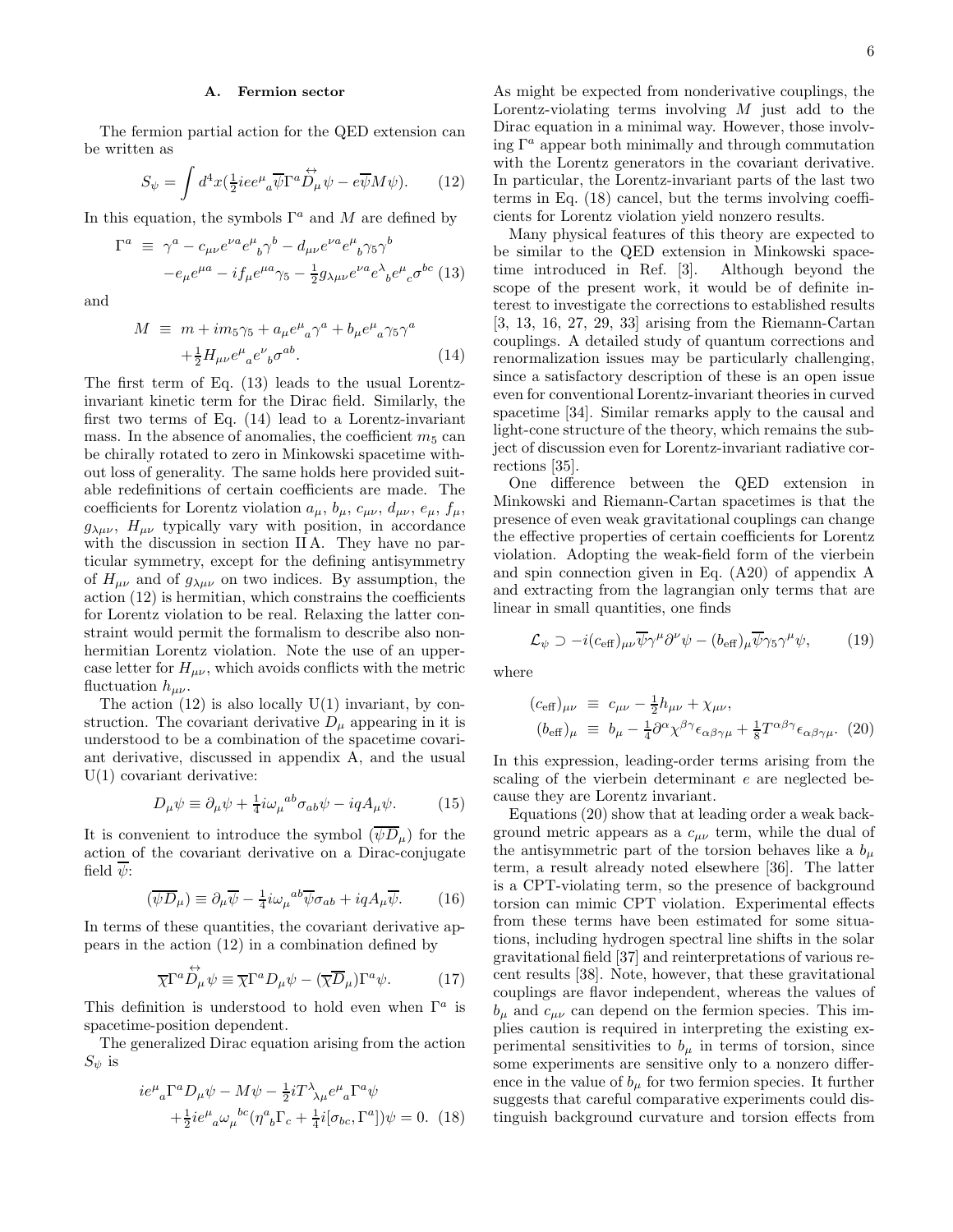other sources of Lorentz and CPT violation. Note also that the inclusion of subleading terms in the derivation would yield additional Lorentz-violating effects. For example, at this level all dimension-one effective coefficients for Lorentz violation acquire a torsion dependence that can vary with flavor. Couplings of this type may play an important role in regions of possibly large torsion, such as spinning black holes or the early Universe.

Another issue worth mention is the observability of various types of Lorentz violation. A given coefficient  $k_x$  for Lorentz violation leads to observable effects only when the theory contains another conventional or Lorentz-violating coupling that precludes the elimination of  $k_x$  through field or coordinate redefinitions. In the Minkowski-spacetime limit of the QED extension, the comparatively small number of couplings leaves the freedom to eliminate some Lorentz-violating terms [3, 39, 40]. As might be expected, the presence of the additional curvature and torsion couplings in the Riemann-Cartan spacetime reduces this freedom, but some options remain.

As a first example, consider a position-dependent redefinition of the phase of the spinor:

$$
\psi(x) = \exp[i f(x)] \chi(x). \tag{21}
$$

This is *not* a gauge transformation, since  $A_{\mu}$  remains unchanged. In the single-fermion Minkowski-spacetime limit with constant  $a_{\mu}$ , the choice  $f(x) = a_{\mu}x^{\mu}$  can be used to eliminate all four coefficients  $a_{\mu}$ , so  $a_{\mu}$  is unphysical. However, in Riemann-Cartan spacetime, the redefinition can typically be used to eliminate only one of the four coefficients  $a_{\mu}$ . An exception to this occurs for special models in which  $a_{\mu}$  arises as the four-derivative of a scalar, in which case  $a_{\mu}$  is unphysical and can be removed.

Another useful class of redefinitions consists of ones taking the general form

$$
\psi(x) = [1 + v(x) \cdot \Gamma] \chi(x). \tag{22}
$$

Here,  $v(x)$  is a set of complex functions with appropriate local Lorentz indices and, for this equation only, Γ represents one of  $\gamma^a$ ,  $\gamma_5 \gamma^a$ ,  $\sigma^{ab}$ . These redefinitions can be regarded as position-dependent mixings of components in spinor space. They can be used to show that, at leading order in coefficients for Lorentz violation, there are no physical effects from the coefficients  $e_{\mu}$ ,  $f_{\mu}$  or from the antisymmetric parts of  $c_{\mu\nu}$ ,  $d_{\mu\nu}$ . However, attempting to remove the antisymmetric and trace parts of  $q_{\lambda\mu\nu}$ generically introduces spacetime-dependent mass terms proportional to the covariant derivative of  $v$ , a feature absent in the Minkowski-spacetime limit.

The freedom to redefine spacetime coordinates, perhaps accompanied by field and coupling rescalings, can also be viewed as a means of eliminating or interrelating certain coefficients for Lorentz violation. The symmetric piece of the coefficients  $c_{\mu\nu}$  and the  $9_s$  part of the photonsector coefficient  $(k_F)_{\kappa\lambda\mu\nu}$ , which is introduced in the next subsection, appear in the action in a form similar

to parts of the metric coupling. Appropriate coordinate choices can therefore appear to move the Lorentz violation from one sector to the other, or perhaps act to cancel effects between sectors. The coordinate frame used in reporting experimental results is often implicitly fixed by the experimental setup, for example, by the choice of a standard clock or rod. Particular care is therefore required in claiming or interpreting sensitivities to these types of coefficients. An explicit example of this type of redefinition is given for the case of Minkowski spacetime in section II C of Ref. [29], where a constant coefficient of the type  $c_{00}$  is converted into the combination  $(k_F)_{0i0j}$ . When background curvature and torsion fields are present, the position dependence can complicate the analysis of these types of redefinitions and can introduce other effects such as spacetime-varying couplings.

To conclude this subsection, here are a few remarks about nonminimal gravitational couplings. For simplicity, attention is restricted here to operators of mass dimension four or less. In the QED extension there are comparatively few such nonminimal operators, and the only gauge-invariant ones are products of the torsion with fermion bilinears. The Lorentz-invariant possibilities are

$$
\mathcal{L}_{\text{LI}} = a e T^{\lambda}_{\lambda \mu} \overline{\psi} \gamma^{\mu} \psi + b e T^{\lambda}_{\lambda \mu} \overline{\psi} \gamma_5 \gamma^{\mu} \psi \n+ a_5 e T^{\alpha \beta \gamma} \epsilon_{\alpha \beta \gamma \mu} \overline{\psi} \gamma^{\mu} \psi + b_5 e T^{\alpha \beta \gamma} \epsilon_{\alpha \beta \gamma \mu} \overline{\psi} \gamma_5 \gamma^{\mu} \psi.
$$
\n(23)

The last of these already occurs in the minimal couplings. The Lorentz-violating possibilities are

$$
\mathcal{L}_{\text{LV}} = e k_{\alpha\beta\gamma} T^{\alpha\beta\gamma} \overline{\psi} \psi + e k_{5\alpha\beta\gamma} T^{\alpha\beta\gamma} \overline{\psi} \gamma_5 \psi \n+ e k_{\alpha\beta\gamma\delta} T^{\alpha\beta\gamma} \overline{\psi} \gamma^{\delta} \psi + e k_{5\alpha\beta\gamma\delta} T^{\alpha\beta\gamma} \overline{\psi} \gamma_5 \gamma^{\delta} \psi \n+ e k_{\alpha\beta\gamma\delta\epsilon} T^{\alpha\beta\gamma} \overline{\psi} \sigma^{\delta\epsilon} \psi.
$$
\n(24)

If Lorentz violation is suppressed as expected and the torsion is also small, then all five of the latter are subdominant. Also, if the torsion is constant or sufficiently slowly varying, only the last three are relevant. Nonetheless, all the above operators may be of interest in more exotic scenarios. Note that the presence of fundamental scalars, like the Higgs doublet in the SME, permits other types of nonminimal gravitational couplings of dimension four or less, including ones involving both curvature and torsion. Note also that any operators of dimension greater than four must come with one or more inverse powers of mass, which may represent substantial Planck-scale suppression. However, some care is required in determining the relative dominance of operators. For example, a dimension-five Lorentz-invariant operator suppressed by the Planck mass  $m_P$  would produce effects comparable in magnitude to those of a dimension-four operator involving a coefficient for Lorentz violation suppressed by  $m_{P}$ .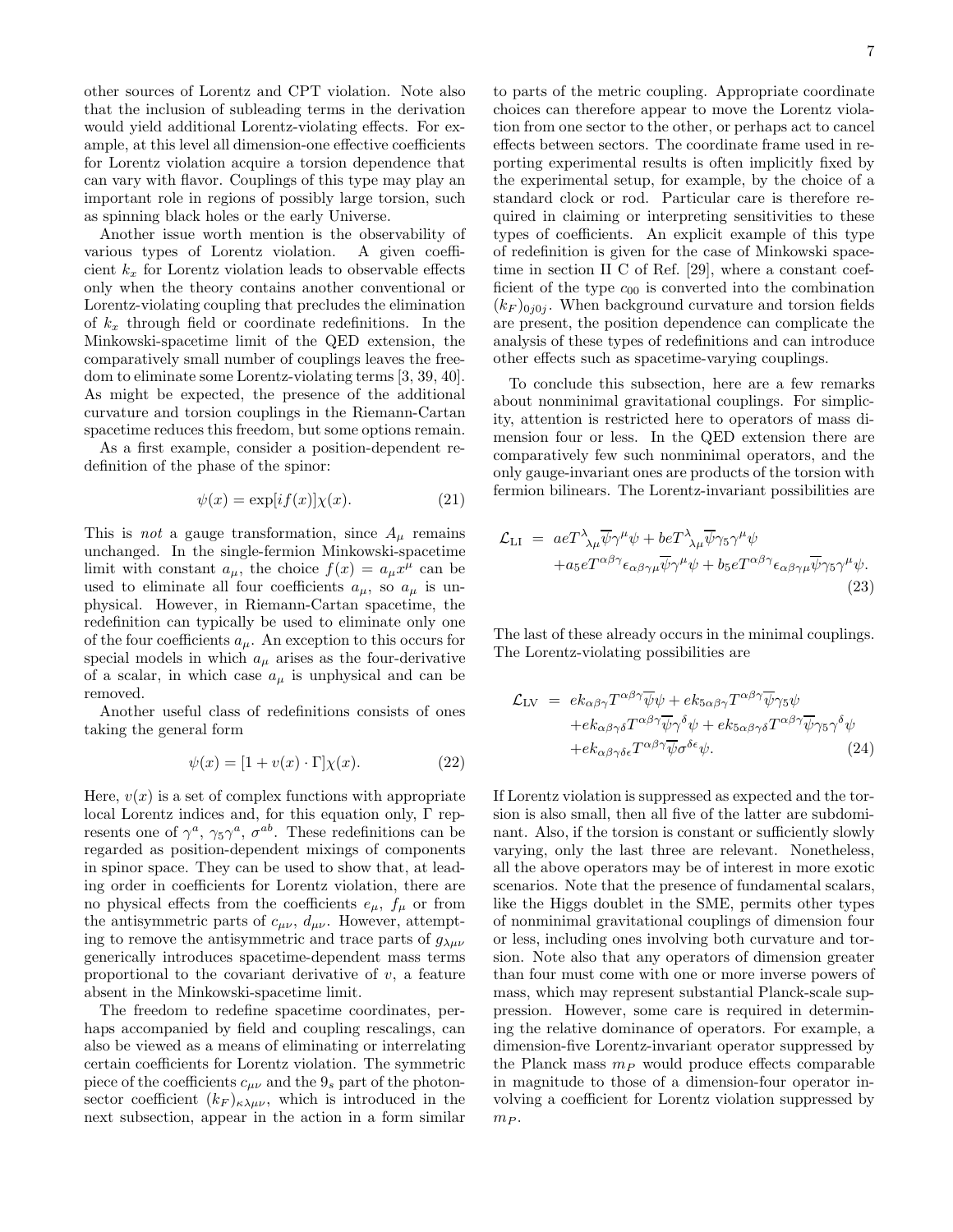#### B. Photon sector

The photon part of the action for the QED extension in Riemann-Cartan spacetime can be separated into two pieces,

$$
S_A = \int d^4x (\mathcal{L}_F + \mathcal{L}_A), \tag{25}
$$

where

$$
\mathcal{L}_F = -\frac{1}{4} e F_{\mu\nu} F^{\mu\nu} - \frac{1}{4} e(k_F)_{\kappa\lambda\mu\nu} F^{\kappa\lambda} F^{\mu\nu}, \quad (26)
$$

$$
\mathcal{L}_A = \frac{1}{2} e(k_{AF})^\kappa \epsilon_{\kappa \lambda \mu \nu} A^\lambda F^{\mu \nu} - e(k_A)_\kappa A^\kappa. \quad (27)
$$

The lagrangian terms are hermitian provided the coefficients for Lorentz violation  $(k_F)_{\kappa\lambda\mu\nu}$ ,  $(k_{AF})_{\mu}$ , and  $(k_A)_{\mu}$ are real. The electromagnetic field strength  $F_{\mu\nu}$  is defined by the locally  $U(1)$ -invariant form

$$
F_{\mu\nu} \equiv D_{\mu}A_{\nu} - D_{\nu}A_{\mu} + T^{\lambda}_{\mu\nu}A_{\lambda}
$$
  
=  $\partial_{\mu}A_{\nu} - \partial_{\nu}A_{\mu}$ . (28)

By definition, all curvature and torsion contributions cancel in the field strength. Gravitational effects in the photon-sector lagrangian therefore are associated with the appearance of the metric in the index contractions and with the scaling by the vierbein determinant e.

The generalized Maxwell equations obtained from the action (25) are conveniently written using the standard Riemann-spacetime covariant derivative  $D_{\mu}$ , described in appendix A. They consist of the homogeneous equations

$$
\widetilde{D}_{\lambda}F_{\mu\nu} + \widetilde{D}_{\mu}F_{\nu\lambda} + \widetilde{D}_{\nu}F_{\lambda\mu} = 0, \qquad (29)
$$

which follow from the definition (28) of the field strength, and the inhomogeneous equation obtained by varying the sum of the fermion action (12) and the photon action (25):

$$
\widetilde{D}_{\alpha}F_{\mu}{}^{\alpha} + \widetilde{D}_{\alpha}[(k_F)_{\mu\alpha\beta\gamma}F^{\beta\gamma}] + (k_{AF})^{\alpha}\epsilon_{\mu\alpha\beta\gamma}F^{\beta\gamma} + (k_A)_{\mu} = j_{\mu}.
$$
 (30)

In this equation, the current  $j_{\mu}$  is

$$
j^{\mu} = q e^{\mu}{}_a \overline{\psi} \Gamma^a \psi. \tag{31}
$$

These results correctly reduce to the usual QED extension in the Minkowski-spacetime limit.

Consider first the lagrangian  $\mathcal{L}_F$ , which is invariant under local  $U(1)$  transformations by construction. The first term in  $\mathcal{L}_F$  is the Lorentz-invariant action for photons in a Riemann-Cartan background, while the second term violates Lorentz invariance. Both terms are CPT even. The coefficient  $(k_F)_{\kappa\lambda\mu\nu}$  for Lorentz violation is antisymmetric on the first two and on the last two indices, and it is symmetric under interchange of the first and last pair of indices. These symmetries reduce the number of independent components of  $(k_F)_{\kappa\lambda\mu\nu}$  to 21. Decomposing into irreducible Lorentz multiplets gives  $21 = 1_a + (1+9+10)_s$ .

The antisymmetric singlet  $1_a$  provides a Lorentzinvariant parity-odd coupling  $k_1 \equiv \epsilon^{\kappa \lambda \mu \nu} (k_F)_{\kappa \lambda \mu \nu}$ . Its coupling in the lagrangian is therefore proportional to  $ek_1F_{\mu\nu}\widetilde{F}^{\mu\nu}$ , where  $\widetilde{F}$  is the dual field strength. Integrating by parts and discarding the surface term under the usual assumption of no monopoles converts this into an expression proportional to  $e(D_\mu k_1)A_\nu F^{\mu\nu}$ . In the Minkowski-spacetime limit with constant  $(k_F)_{\kappa\lambda\mu\nu}$ , no net effect results. In the present more general case with position-dependent  $(k_F)_{\kappa\lambda\mu\nu}$ , the expression can instead be absorbed into the term involving the coefficient  $(k_{AF})_{\mu}$  in  $\mathcal{L}_A$ . This conversion of a scalar into a Lorentzviolating coefficient has features in common with the generation of a nonzero  $(k_{AF})_{\mu}$  through the gradient of the axion in supergravity cosmology [13].

Of the remaining 20 independent coefficients, the symmetric singlet  $1<sub>s</sub>$  is the irreducible double trace, which is Lorentz invariant. It can be regarded as renormalizing the Lorentz-invariant kinetic term. If  $(k_F)_{\kappa\lambda\mu\nu}$ varies with position, this renormalization corresponds to a spacetime variation of the fine structure constant  $\alpha$ . If instead  $(k_F)_{\kappa\lambda\mu\nu}$  is constant, as is usually assumed in the Minkowski-spacetime limit, then the  $1<sub>s</sub>$  generates only an unobservable constant shift of  $\alpha$ . The couplings of the remaining  $9_s$  and  $10_s$  Lorentz-violating terms are similar to those in Minkowski spacetime [3, 29] but now typically vary with position. These 19 coefficients control the leading-order CPT-even Lorentz violation in the photon sector.

Next, consider the lagrangian  $\mathcal{L}_A$  in Eq. (27), which consists of CPT-odd terms. The corresponding partial action is U(1) gauge invariant only under special circumstances. Assuming no monopoles, as before, the coefficients for Lorentz violation must obey

$$
\widetilde{D}_{\mu}(k_{AF})_{\nu} - \widetilde{D}_{\nu}(k_{AF})_{\mu} = 0,
$$
\n
$$
\widetilde{D}_{\mu}(k_{A})^{\mu} = 0,
$$
\n(32)

where the tilde again indicates the zero-torsion limit. These conditions must be satisfied in addition to any dynamical or other equations determining the form of  $(k_{AF})_{\mu}$  and  $(k_A)_{\mu}$ . For  $(k_{AF})_{\mu}$ , an example of this is known: the mechanism for Lorentz violation in the supergravity cosmology of Ref. [13] enforces  $(k_{AF})_{\mu} \equiv \partial_{\mu} \phi$ for an axion scalar  $\phi$ , which satisfies the requirement (32). However, for the coefficient  $(k_A)_{\mu}$ , Eq. (32) implies  $(k_A)_{\mu} = (k_0)_{\mu}/e$ , where  $(k_0)_{\mu}$  is a constant 4-vector. Generic manifolds do not admit such vectors, so  $(k_A)_{\mu}$ must typically vanish. This is consistent with other requirements emerging in the Minkowski-spacetime limit [3].

As in the fermion sector, the presence of weak gravitational couplings can affect the interpretation of certain coefficients for Lorentz violation. The leading-order weak-field couplings can be extracted from the Lorentzinvariant part of the lagrangian  $\mathcal{L}_F$  using the expression (A20) of appendix A. The result is a contribution that has the operator structure of the  $(k_F)_{\kappa\lambda\mu\nu}$  term, with an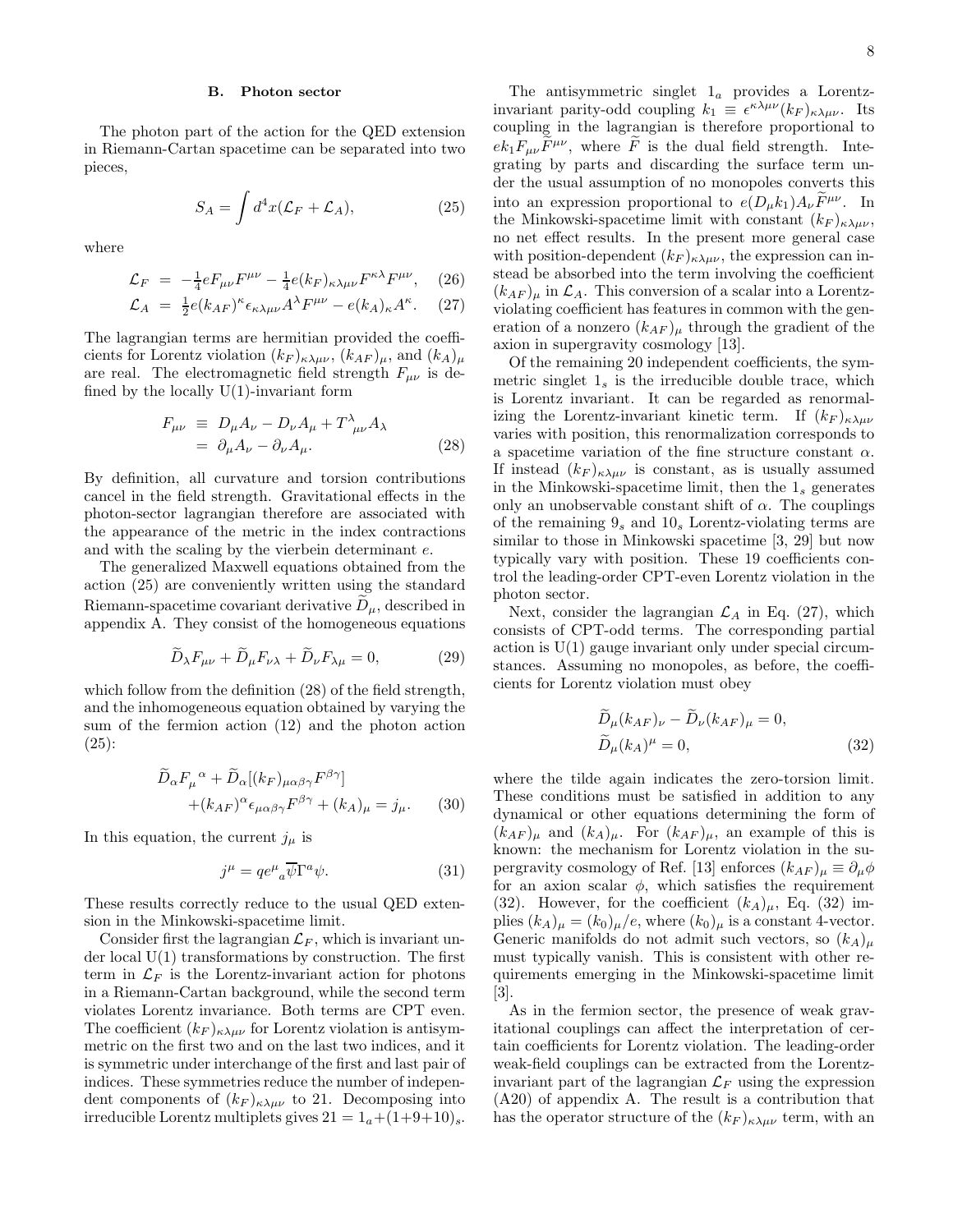effective coefficient  $(k_{F,\text{eff}})_{\kappa\lambda\mu\nu}$  given by

$$
(k_{F,\text{eff}})_{\kappa\lambda\mu\nu} = (k_F)_{\kappa\lambda\mu\nu} +\frac{1}{2}(\eta_{\kappa\mu}h_{\lambda\nu} + \eta_{\lambda\nu}h_{\kappa\mu}) -\eta_{\kappa\nu}h_{\lambda\mu} - \eta_{\lambda\mu}h_{\kappa\nu}).
$$
 (33)

A weak-field background metric can therefore partially simulate the effect of the coefficient  $(k_F)_{\kappa\lambda\mu\nu}$  for Lorentz violation. Some of the physical implications of this coupling can be appreciated by converting to the notation of Ref. [29]. Setting  $(k_{AF})_{\mu}$  and  $(k_F)_{\kappa\lambda\mu\nu}$  to zero for simplicity, only the coefficients  $(\tilde{\kappa}_{e-})^{jk}$ ,  $(\tilde{\kappa}_{o+})^{jk}$ ,  $\tilde{\kappa}_{tr}$  acquire nonzero contributions, given by

$$
(\tilde{\kappa}_{e-})^{jk} = -h^{jk} + \frac{1}{3}h^{ll}\eta^{jk},
$$
  
\n
$$
(\tilde{\kappa}_{o+})^{jk} = -\epsilon^{jkl}h^{0l},
$$
  
\n
$$
\tilde{\kappa}_{tr} = \frac{2}{3}h^{ll}.
$$
\n(34)

One consequence is that both polarizations of light are affected in the same way, so no birefringence occurs. Experiments with sensitivity to these coefficients could therefore be adapted to study the background-metric fluctuation  $h_{\mu\nu}$ , provided the signals in question involve no complete cancellation of the effects.

As a final remark, note that the combined action (12) and (25) for the leading-order QED extension can be used to obtain a general classical action for the Lorentzviolating behavior of point test particles and electrodynamic fields in a Riemann-Cartan background. Although its explicit form lies beyond the scope of the present work, the resulting theory would represent a useful test model for Lorentz-violating physics. For example, it could be used to provide insight into the interpretation of classical concepts such as mass, velocity, and geodesic trajectories, each of which typically is split by Lorentz violation into distinct notions that merge in the Lorentz-invariant limit [3]. It would also be of interest to obtain the connection between this theory and the  $TH\epsilon\mu$  formalism [41, 42], which is a widely used model involving a four-parameter action with modified classical test particles and electrodynamic fields in a conventional static and spherically symmetric Riemann background.

#### IV. STANDARD-MODEL EXTENSION

The action  $S_{\text{SME}}$  for the full SME in a Riemann-Cartan spacetime can conveniently be expressed as a sum of partial actions:

$$
S_{\text{SME}} = S_{\text{SM}} + S_{\text{LV}} + S_{\text{gravity}} + \dots \tag{35}
$$

The term  $S_{\text{SM}}$  is the SM action, modified by the addition of gravitational couplings appropriate for a background Riemann-Cartan spacetime. The term  $S_{\text{LV}}$  contains all Lorentz- and CPT-violating terms that involve SM fields and dominate at low energies, including minimal gravitational couplings. The term  $S_{\text{gravity}}$  represents the puregravity sector, constructed from the vierbein and the spin connection and incorporating possible Lorentz and CPT violation. The ellipsis represents contributions to  $S_{\text{SME}}$  that are of higher order at low energies, some of which violate Lorentz symmetry. It includes terms nonrenormalizable in the Minkowski-spacetime limit, nonminimal and higher-order gravitational couplings, and operators of mass dimension greater than four coupling curvature and torsion to SM fields. Other possible nonminimal operators formed from SM fields, such as ones that break the  $SU(3)\times SU(2)\times U(1)$  gauge invariance, can be included as needed. For example, these could play a significant role in the neutrino sector [32].

In this section, the explicit forms of  $S_{SM}$  and  $S_{LV}$  are presented, while discussion of the gravity action  $S_{\text{gravity}}$ is deferred to section V. The notation adopted for the basic SM fields is as follows. First, consider the fermion sector. Introduce the generation index  $A = 1, 2, 3$ , so that the three charged leptons are denoted  $l_A \equiv (e, \mu, \tau)$ , the three neutrinos are  $\nu_A \equiv (\nu_e, \nu_\mu, \nu_\tau)$ , and the six quark flavors are  $u_A \equiv (u, c, t), d_A \equiv (d, s, b)$ . The color index on the quarks is suppressed for simplicity. Define as usual the left- and right-handed spinor components  $\psi_L \equiv \frac{1}{2}(1-\gamma_5)\psi$ ,  $\psi_R \equiv \frac{1}{2}(1+\gamma_5)\psi$ . The right-handed leptons and quarks are  $\overline{\text{SU}}(2)$  singlets,  $R_A = (l_A)_R$ ,  $U_A = (u_A)_R$ ,  $D_A = (d_A)_R$ . The left-handed leptons and quarks form SU(2) doublets,  $L_A = ((\nu_A)_L, (l_A)_L)^T$ ,  $Q_A = ((u_A)_L, (d_A)_L)^T$ .

In the boson sector, the Higgs doublet  $\phi$  is taken to have the form  $\phi = (0, r_{\phi})^T / \sqrt{2}$  in unitary gauge, and the conjugate doublet is denoted  $\phi^c$ . The color gauge fields are denoted by the hermitian SU(3) adjoint matrix  $G_{\mu}$ . The SU(2) gauge fields also form a hermitian adjoint matrix denoted  $W_{\mu}$ , while the hermitian singlet hypercharge gauge field is  $B_{\mu}$ . The associated field strengths are  $G_{\mu\nu}$ ,  $W_{\mu\nu}$ , and  $B_{\mu\nu}$ . They are defined by expressions of the standard form in Minkowski spacetime, except that the Riemann-Cartan covariant derivative is used and a torsion term is added in analogy to Eq. (28). This ensures that all spacetime curvature and torsion contributions cancel in the field strengths, which therefore have conventional  $SU(3)\times SU(2)\times U(1)$  properties.

The covariant derivative  $D_{\mu}$  and its conjugate  $\overline{D}_{\mu}$ are now understood to be both spacetime covariant and  $SU(3) \times SU(2) \times U(1)$  covariant, in parallel with the electromagnetic- $U(1)$  and spacetime covariant derivative  $(15)$  and its conjugate  $(16)$ . The definition  $(17)$  is maintained. As usual, the coupling strengths for the three groups SU(3), SU(2), and U(1) are  $g_3$ ,  $g$ , and  $g'$ , respectively. Also, the charge  $q$  for the electromagnetic U(1) group and the angle  $\theta_W$  are defined through  $q =$  $g \sin \theta_W = g' \cos \theta_W.$ 

Consider first the action  $S_{SM}$  for the SM in a Riemann-Cartan background. The corresponding lagrangian  $\mathcal{L}_{SM}$ is  $SU(3)\times SU(2)\times U(1)$  gauge invariant, and it is convenient to separate it into five parts:

$$
\mathcal{L}_{\rm SM} = \mathcal{L}_{\rm lepton} + \mathcal{L}_{\rm quark} + \mathcal{L}_{\rm Yukawa} \n+ \mathcal{L}_{\rm Higgs} + \mathcal{L}_{\rm gauge}.
$$
\n(36)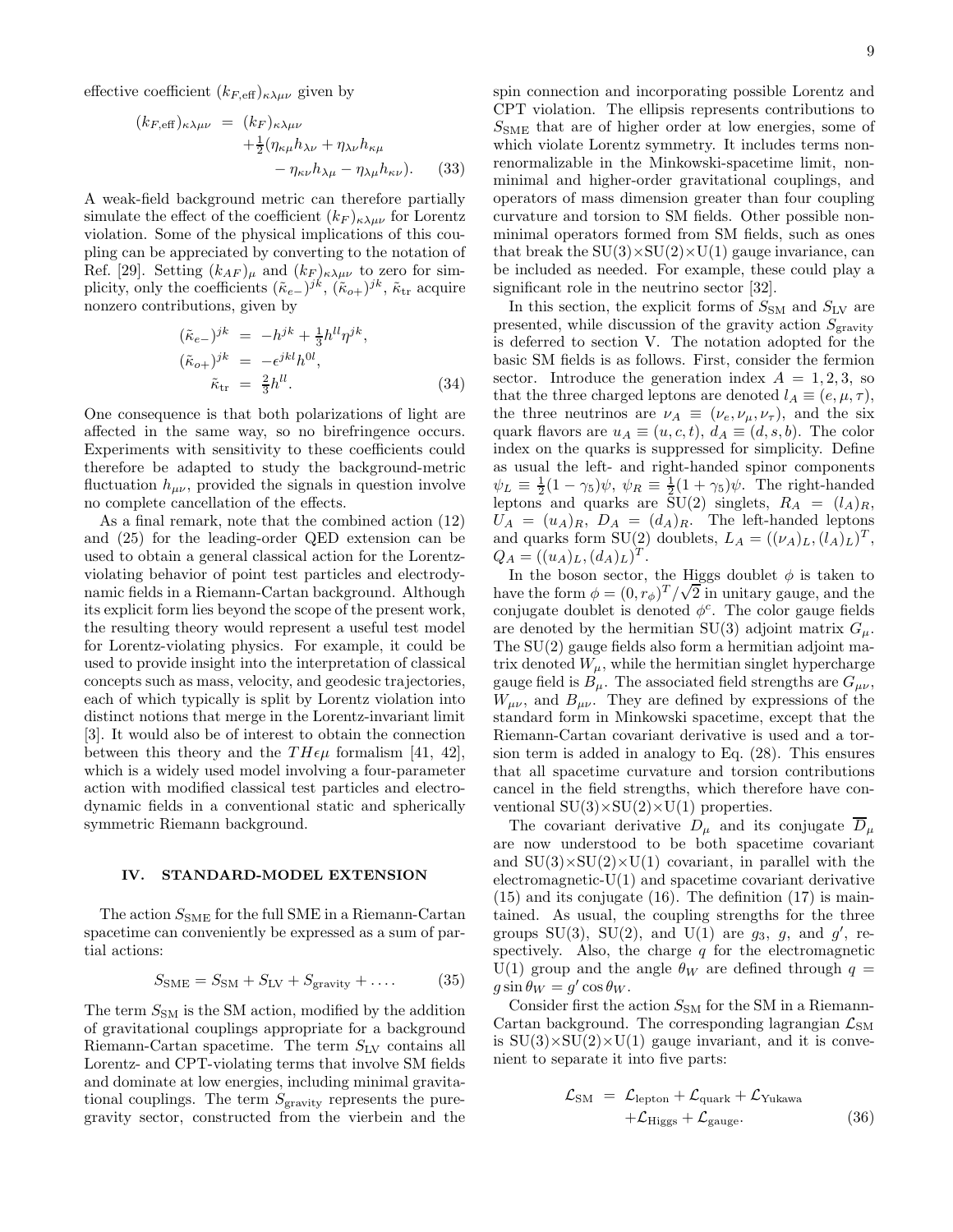The lepton sector has lagrangian  $\mathcal{L}_{\text{lepton}}$  given by

$$
\mathcal{L}_{\text{lepton}} = \frac{1}{2} i e e^{\mu} {}_{a} \overline{L}_{A} \gamma^{a} \overset{\leftrightarrow}{D}_{\mu} L_{A} + \frac{1}{2} i e e^{\mu} {}_{a} \overline{R}_{A} \gamma^{a} \overset{\leftrightarrow}{D}_{\mu} R_{A}, \qquad (37)
$$

while the quark sector lagrangian  $\mathcal{L}_{\text{quark}}$  is

$$
\mathcal{L}_{\text{quark}} = \frac{1}{2} i e e^{\mu}{}_{a} \overline{Q}_{A} \gamma^{a} \overset{\leftrightarrow}{D}_{\mu} Q_{A} \n+ \frac{1}{2} i e e^{\mu}{}_{a} \overline{U}_{A} \gamma^{a} \overset{\leftrightarrow}{D}_{\mu} U_{A} \n+ \frac{1}{2} i e e^{\mu}{}_{a} \overline{D}_{A} \gamma^{a} \overset{\leftrightarrow}{D}_{\mu} D_{A}.
$$
\n(38)

The Yukawa couplings are

$$
\mathcal{L}_{\text{Yukawa}} = -[(G_L)_{AB}e\overline{L}_A\phi R_B \n+ (G_U)_{AB}e\overline{Q}_A\phi^c U_B \n+ (G_D)_{AB}e\overline{Q}_A\phi D_B] + \text{h.c.,}
$$
\n(39)

where  $(G_L)_{AB}$ ,  $(G_U)_{AB}$ ,  $(G_D)_{AB}$  are the Yukawacoupling matrices. The Higgs sector has lagrangian

$$
\mathcal{L}_{\text{Higgs}} = -e(D_{\mu}\phi)^{\dagger}D^{\mu}\phi + \mu^{2}e\phi^{\dagger}\phi - \frac{\lambda}{3!}e(\phi^{\dagger}\phi)^{2}, \quad (40)
$$

while the gauge sector is

$$
\mathcal{L}_{\text{gauge}} = -\frac{1}{2} e \text{Tr}(G_{\mu\nu} G^{\mu\nu}) - \frac{1}{2} e \text{Tr}(W_{\mu\nu} W^{\mu\nu}) - \frac{1}{4} e B_{\mu\nu} B^{\mu\nu}.
$$
\n(41)

Possible  $\theta$  terms are omitted in the latter for simplicity.

Next, consider the partial action  $S_{\text{LV}}$  containing Lorentz- and CPT-violating operators constructed from SM fields of mass dimension four or less. In parallel with Eq. (36), the corresponding lagrangian  $\mathcal{L}_{LV}$  can be decomposed as a sum of terms separating the contributions from the lepton, quark, Yukawa, Higgs, and gauge sectors. The lagrangians for these five sectors can be further split into pieces that are CPT even and odd, except for the Yukawa-type couplings for which no CPT-odd terms arise:

$$
\mathcal{L}_{LV} = \mathcal{L}_{lepton}^{CPT+} + \mathcal{L}_{lepton}^{CPT-} + \mathcal{L}_{quark}^{CPT+} + \mathcal{L}_{quark}^{CPT-} \n+ \mathcal{L}_{Yukawa}^{CPT+} + \mathcal{L}_{Higgs}^{CPT+} + \mathcal{L}_{Higgs}^{CPT-} \n+ \mathcal{L}_{gauge}^{CPT+} + \mathcal{L}_{gauge}^{CPT-}.
$$
\n(42)

The lagrangian for the CPT-even lepton sector is

$$
\mathcal{L}_{\text{lepton}}^{\text{CPT+}} = -\frac{1}{2}i(c_L)_{\mu\nu AB}ee^{\mu}{}_a\overline{L}_A\gamma^a \stackrel{\leftrightarrow}{D}^{\nu} L_B
$$

$$
-\frac{1}{2}i(c_R)_{\mu\nu AB}ee^{\mu}{}_a\overline{R}_A\gamma^a \stackrel{\leftrightarrow}{D}^{\nu} R_B, \quad (43)
$$

where the dimensionless coefficients  $(c_L)_{\mu\nu AB}$  and  $(c_R)_{\mu\nu AB}$  can be taken to be hermitian in generation space. The spacetime traces of these coefficients preserve Lorentz symmetry. In the Minkowski-spacetime limit with conserved energy and momentum, these traces act to renormalize the fermion fields and are unobservable,

but in the present context the spacetime dependence can correspond to spacetime-varying couplings. The lagrangian for the CPT-odd lepton sector is

$$
\mathcal{L}_{\text{lepton}}^{\text{CPT}-} = -(a_L)_{\mu AB} e e^{\mu}{}_a \overline{L}_A \gamma^a L_B
$$

$$
-(a_R)_{\mu AB} e e^{\mu}{}_a \overline{R}_A \gamma^a R_B, \qquad (44)
$$

where the coefficients  $(a_L)_{\mu AB}$  and  $(a_R)_{\mu AB}$  are also hermitian in generation space but have dimensions of mass.

The quark-sector lagrangians take a similar form:

$$
\mathcal{L}_{\text{quark}}^{\text{CPT+}} = -\frac{1}{2} i (c_Q)_{\mu\nu AB} e e^{\mu}{}_a \overline{Q}_A \gamma^a \stackrel{\leftrightarrow}{D}^{\nu} Q_B
$$

$$
-\frac{1}{2} i (c_U)_{\mu\nu AB} e e^{\mu}{}_a \overline{U}_A \gamma^a \stackrel{\leftrightarrow}{D}^{\nu} U_B
$$

$$
-\frac{1}{2} i (c_D)_{\mu\nu AB} e e^{\mu}{}_a \overline{D}_A \gamma^a \stackrel{\leftrightarrow}{D}^{\nu} D_B, \quad (45)
$$

$$
\mathcal{L}_{\text{quark}}^{\text{CPT}-} = -(a_Q)_{\mu AB} e e^{\mu}{}_a \overline{Q}_A \gamma^a Q_B
$$

$$
-(a_U)_{\mu AB} e e^{\mu}{}_a \overline{U}_A \gamma^a U_B
$$

$$
-(a_D)_{\mu AB} e e^{\mu}{}_a \overline{D}_A \gamma^a D_B. \tag{46}
$$

Remarks analogous to those for the lepton-sector coefficients for Lorentz violation also hold for the quark-sector coefficients in these equations.

The CPT-even Lorentz-violating Yukawa-type operators have the usual Yukawa gauge structure but involve different fermion bilinears. The lagrangian for these terms is

$$
\mathcal{L}_{\text{Yukawa}}^{\text{CPT+}} = -\frac{1}{2} \left[ (H_L)_{\mu\nu AB} e e^{\mu}{}_{a} e^{\nu}{}_{b} \overline{L}_{A} \phi \sigma^{ab} R_{B} \right. \\ \left. + (H_U)_{\mu\nu AB} e e^{\mu}{}_{a} e^{\nu}{}_{b} \overline{Q}_{A} \phi^c \sigma^{ab} U_{B} \right. \\ \left. + (H_D)_{\mu\nu AB} e e^{\mu}{}_{a} e^{\nu}{}_{b} \overline{Q}_{A} \phi \sigma^{ab} D_{B} \right] \\ \left. + \text{h.c.} \right. \tag{47}
$$

The dimensionless coefficients  $(H_{L,U,D})_{\mu\nu AB}$  are antisymmetric in the spacetime indices. Like the conventional Yukawa couplings  $(G_{L,U,D})_{AB}$ , they can violate hermiticity in generation space.

The CPT-even lagrangian in the Higgs sector is

$$
\mathcal{L}_{\text{Higgs}}^{\text{CPT+}} = \frac{1}{2} (k_{\phi\phi})^{\mu\nu} e(D_{\mu}\phi)^{\dagger} D_{\nu}\phi + \text{h.c.} \n- \frac{1}{2} (k_{\phi W})^{\mu\nu} e\phi^{\dagger} W_{\mu\nu}\phi \n- \frac{1}{2} (k_{\phi B})^{\mu\nu} e\phi^{\dagger} \phi B_{\mu\nu}.
$$
\n(48)

All the coefficients for Lorentz violation in this equation are dimensionless. The coefficient  $(k_{\phi\phi})^{\mu\nu}$  can be taken to have symmetric real and antisymmetric imaginary parts, while  $(k_{\phi W})^{\mu\nu}$  and  $(k_{\phi B})^{\mu\nu}$  are real antisymmetric. The last two terms directly couple the Higgs scalar to the  $SU(2)\times U(1)$  field strengths. They have no analogue in the usual SM. The CPT-odd Higgs lagrangian is

$$
\mathcal{L}^{\text{CPT-}}_{\text{Higgs}} = i(k_{\phi})^{\mu} e \phi^{\dagger} D_{\mu} \phi + \text{h.c.}
$$
 (49)

The coefficient  $(k_{\phi})^{\mu}$  is complex valued and has dimensions of mass.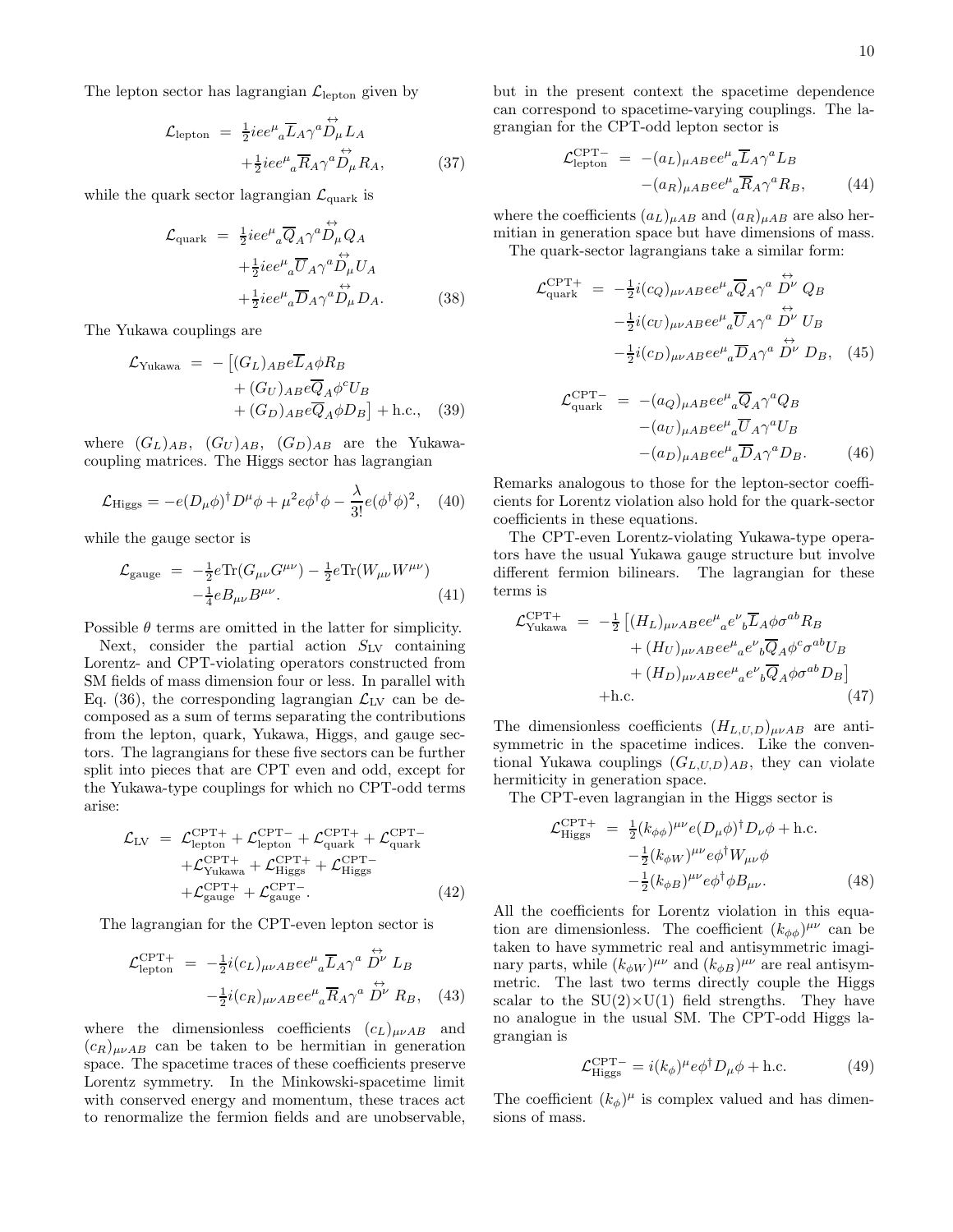The lagrangian for the CPT-even gauge sector is

$$
\mathcal{L}_{\text{gauge}}^{\text{CPT+}} = -\frac{1}{2} (k_G)_{\kappa \lambda \mu \nu} e \text{Tr} (G^{\kappa \lambda} G^{\mu \nu})
$$

$$
-\frac{1}{2} (k_W)_{\kappa \lambda \mu \nu} e \text{Tr} (W^{\kappa \lambda} W^{\mu \nu})
$$

$$
-\frac{1}{4} (k_B)_{\kappa \lambda \mu \nu} e B^{\kappa \lambda} B^{\mu \nu}.
$$
(50)

All the coefficients for Lorentz violation in this equation are real. Each is antisymmetric on the first two and on the last two indices, and each is symmetric under interchange of the first and last pair of indices. Their spacetime properties are similar to those of the coefficient  $(k_F)_{\kappa\lambda\mu\nu}$  in the photon sector of the QED extension, discussed in section III B, which is itself a combination of  $(k_W)_{\kappa\lambda\mu\nu}$  and  $(k_B)_{\kappa\lambda\mu\nu}$ . Note that possible total-derivative terms analogous to the usual  $\theta$  terms in the SM are neglected in Eq. (50) for simplicity.

It is also possible to construct some CPT-odd lagrangian terms that under special circumstances are invariant under infinitesimal  $SU(3)\times SU(2)\times U(1)$  transformations. They have the Chern-Simons form

$$
\mathcal{L}_{\text{gauge}}^{\text{CPT}-} = (k_3)_{\kappa} \epsilon^{\kappa \lambda \mu \nu} e \text{Tr}(G_{\lambda} G_{\mu \nu} + \frac{2}{3} i g_3 G_{\lambda} G_{\mu} G_{\nu}) \n+ (k_2)_{\kappa} \epsilon^{\kappa \lambda \mu \nu} e \text{Tr}(W_{\lambda} W_{\mu \nu} + \frac{2}{3} i g W_{\lambda} W_{\mu} W_{\nu}) \n+ (k_1)_{\kappa} \epsilon^{\kappa \lambda \mu \nu} e B_{\lambda} B_{\mu \nu} + (k_0)_{\kappa} e B^{\kappa}.
$$
\n(51)

All the coefficients for Lorentz violation in these equations can be taken real. The coefficients  $(k_{1,2,3})_{\kappa}$  have dimensions of mass, while  $(k_0)_{\kappa}$  has dimensions of mass cubed. These terms are the SM analogues of those in Eq. (27) of the QED extension, which they contain as a limiting case. Their invariance requires that subsidiary conditions generalizing those in Eq. (32) be satisfied, so Eq. (51) is relevant only in special circumstances.

The above equations describe the actions  $S_{\text{SM}}$  and  $S_{\text{LV}}$  prior to the breaking of the electroweak  $SU(2)\times U(1)$ symmetry to the electromagnetic  $U(1)$  subgroup. In the minimal SM in Minkowski spacetime, arguments based on energetics make this breaking plausible, at least for some range of the couplings  $\mu$  and  $\lambda$  in Eq. (40). However, it is an open issue whether the Higgs potential in Eq. (40) suffices to drive electroweak symmetry breaking to the charge subgroup in the SM in a curved spacetime background [43]. Suppose this is indeed the case for at least some types of background, perhaps such as weak gravitational fields. Then, the presence in  $S_{\rm LV}$  of small Lorentz-violating terms involving the Higgs and chargeneutral fields changes the pattern of expectation values that break the  $SU(2)\times U(1)$  symmetry. A small Lorentzviolating expectation value emerges for the neutral  $Z^0_\mu$ field, and the expectation value of the Higgs is shifted slightly. It has been shown that this breaking pattern preserves the electromagnetic U(1) in the Minkowskispacetime limit [3]. A careful study of this issue in Riemann-Cartan spacetime would be of interest. Note also that the standard procedure of expanding the terms in  $S_{SM}$  and  $S_{LV}$  about the vacuum expectation values generates additional effective contributions to some of the coefficients for Lorentz violation.

The presence of weak curvature and torsion couplings in the actions  $S_{SM}$  and  $S_{LV}$  can modify the interpretation of certain coefficients for Lorentz violation. The contributions of this type from  $S_{\text{LV}}$  are proportional to the product of weak fields and coefficients for Lorentz violation, so they are suppressed relative to those from  $S_{\text{SM}}$ . The expansions (A20) of appendix A can be used to extract from  $S_{\rm SM}$  the dominant effects. The analysis follows a pattern similar to that in the QED extension leading to Eqs. (20) and (33), with the symmetric part of the metric generating effective contributions to certain CPTeven Lorentz-violating terms and the torsion generating contributions to CPT-odd ones. The effects of the vierbein and the torsion are independent of flavor at leading order, but the sign of the torsion contribution depends on the handedness of the fermion. This is reflected in Eq. (20) for the fermion sector of the QED extension, where the coefficient  $b_{\mu} \sim (a_L)_{\mu AB} - (a_R)_{\mu AB}$  is affected but  $a_{\mu} \sim (a_L)_{\mu AB} + (a_R)_{\mu AB}$  is unchanged.

As in the case of the QED extension, care is required in determining the observability of a given coefficient for Lorentz violation in  $S_{\text{LV}}$  because there is freedom to eliminate certain coefficients by appropriate field and coordinate redefinitions. For example, for each fermion field there is a phase degree of freedom of the form (21) and possible reinterpretations of the spinor-space components of the form (22). There is also freedom in the Higgs sector, including the phase redefinition

$$
\phi(x) = \exp[-ig(x)]\rho(x). \tag{52}
$$

For instance, the choice  $g(x) = (k_{\phi})_{\mu} x^{\mu}$  can be used to absorb part of the effects from the coefficient  $(k_{\phi})_{\mu}$ . Also, suitable coordinate redefinitions can interrelate some of the fermion coefficients  $c_{\mu\nu}$ , Higgs coefficients  $(k_{\phi\phi})_{\mu\nu}$ , and  $9_s$  Lorentz-irreducible pieces of the gauge coefficients  $(k_G)_{\kappa\lambda\mu\nu}$ ,  $(k_W)_{\kappa\lambda\mu\nu}$ ,  $(k_B)_{\kappa\lambda\mu\nu}$ . However, the presence of cross couplings between generations means that some types of coefficient unobservable in the QED extension are now physical under suitable experimental circumstances. For example, the presence of flavor-changing weak interactions in the SME quark sector means that differences between constant coefficients of the  $a<sub>u</sub>$  type become observable in interferometric experiments with neutral-meson oscillations, a feature absent in the QED extension [19].

# V. GRAVITATIONAL SECTOR

## A. Action

It is convenient to write the pure-gravity action as

$$
S_{\text{gravity}} = \frac{1}{2\kappa} \int d^4x \ \mathcal{L}_{\text{gravity}},\tag{53}
$$

where the usual gravitational coupling constant  $1/2\kappa \equiv$  $1/16\pi G_N \simeq 3 \times 10^{36}$  GeV<sup>2</sup> has been factored outside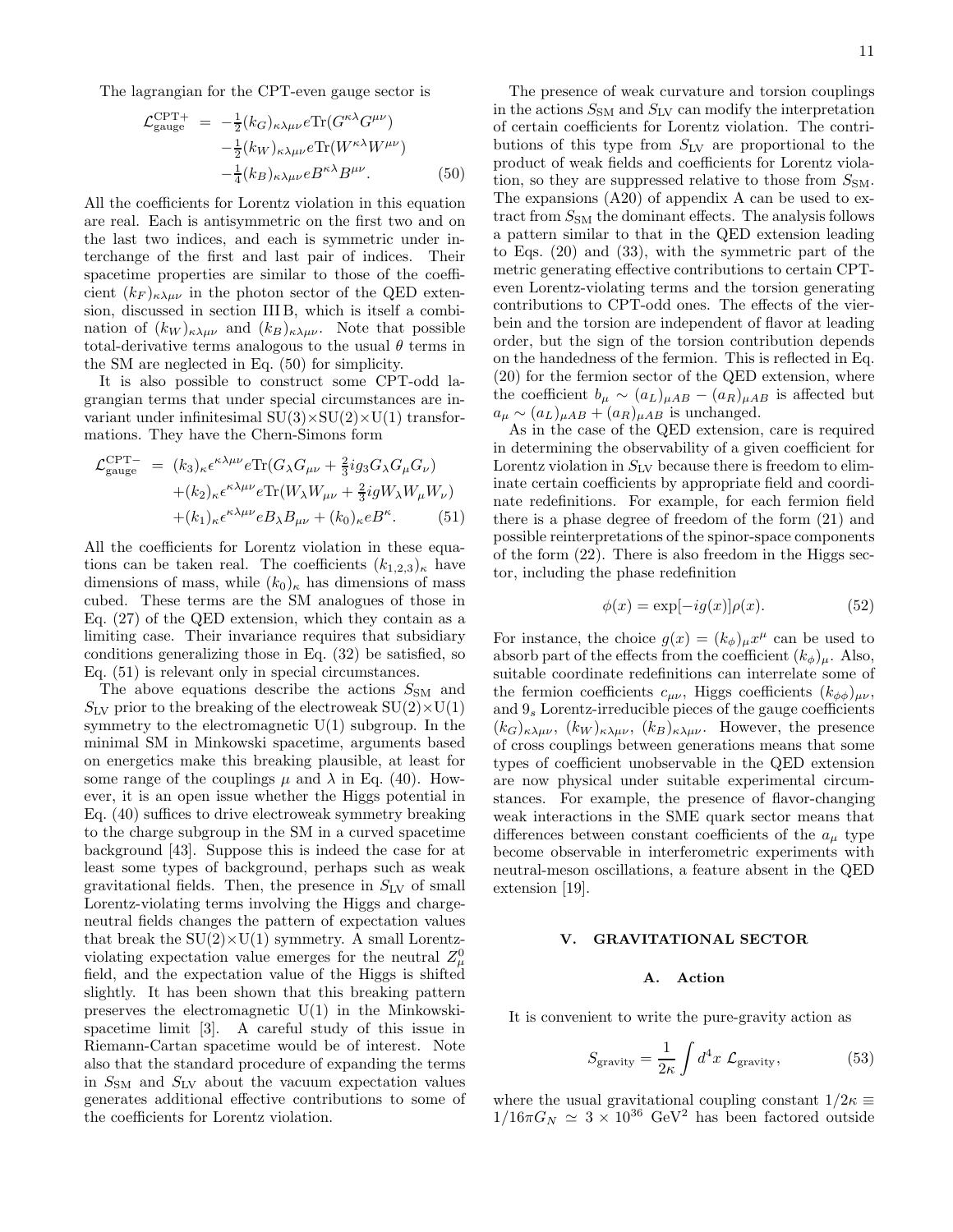the integral for convenience. The lagrangian  $\mathcal{L}_{gravity}$  can then be separated as

$$
\mathcal{L}_{\text{gravity}} = \mathcal{L}_{e,\omega}^{\text{LI}} + \mathcal{L}_{e,\omega}^{\text{LV}} + \dots,\tag{54}
$$

where the Lorentz-invariant piece  $\mathcal{L}_{e,\omega}^{\text{LI}}$  and the Lorentzviolating piece  $\mathcal{L}_{e,\omega}^{\text{LV}}$  are constructed using the vierbein  $e_{\mu}^{\ \ a}$  and the spin connection  $\omega_{\mu}^{\ \ ab}$ . Following section II A, the latter are viewed as basic dynamical objects for the gravitational field. The ellipsis represents possible dependence on other dynamical gravitational fields, which could be fundamental or composite and could have both Lorentz-invariant and Lorentz-violating parts. The lagrangian (54) is assumed to combine with the matter and gauge sectors of the SME, perhaps along with other modes as yet unobserved, to yield a smooth connection to the underlying theory at the Planck scale.

The Lorentz-invariant lagrangian  $\mathcal{L}_{e,\omega}^{\text{LI}}$  can be written as a series in powers of the curvature, torsion, and covariant derivatives:

$$
\mathcal{L}_{e,\omega}^{\text{LI}} = eR - 2e\Lambda + \dots \tag{55}
$$

The first term in this expression is the Einstein-Hilbert lagrangian  $\mathcal{L}_{EH}$  in Riemann-Cartan spacetime, while the second contains the cosmological constant  $\Lambda$ . When coupled to matter and gauge fields with energy-momentum and spin-density tensors defined as in Eq. (4), these two terms generate field equations of the form

$$
G^{\mu\nu} + \Lambda g^{\mu\nu} = \kappa T_e^{\mu\nu},
$$
  

$$
\widehat{T}^{\lambda\mu\nu} = \kappa S_{\omega}^{\ \lambda\nu\mu}
$$
 (56)

for the Riemann-Cartan spacetime, where the tracecorrected torsion  $\widehat{T}^{\lambda\mu\nu}$  is defined in Eq. (A10) of appendix A. In the Lorentz-invariant lagrangian (55), the ellipsis represents possible higher-order terms in curvature, torsion, and covariant derivatives. These terms generate corrections to the field equations (56), and they can produce independently propagating vierbein and spinconnection modes corresponding to dynamical torsion and curvature. Note that terms with mass dimension greater than two typically lead to higher-derivative conditions. The complexity of the lagrangian series is already considerable at second order in the curvature and torsion [44]. However, the explicit form of the higherorder Lorentz-invariant terms is unnecessary for present purposes.

Following the discussion in section II A, each term in the Lorentz-violating lagrangian  $\mathcal{L}_{e,\omega}^{\text{LV}}$  is constructed by combining coefficients for Lorentz violation with gravitational field operators to produce a quantity that is both local observer Lorentz invariant and general observer coordinate invariant. The relevant field operators are formed from the vierbein, the spin connection, and their derivatives. It is convenient to express these operators in terms of the curvature, torsion, and covariant derivatives wherever possible. The lagrangian  $\mathcal{L}_{e,\omega}^{\text{LV}}$  can

then also be written as a series:

$$
\mathcal{L}_{e,\omega}^{\text{LV}} = e(k_T)^{\lambda\mu\nu} T_{\lambda\mu\nu} + e(k_R)^{\kappa\lambda\mu\nu} R_{\kappa\lambda\mu\nu}
$$

$$
+ e(k_{TT})^{\alpha\beta\gamma\lambda\mu\nu} T_{\alpha\beta\gamma} T_{\lambda\mu\nu}
$$

$$
+ e(k_{DT})^{\kappa\lambda\mu\nu} D_{\kappa} T_{\lambda\mu\nu} + \dots \qquad (57)
$$

In this equation, all the coefficients for Lorentz violation are real, and they inherit the symmetries of the associated Lorentz-violating operators. The coefficient  $(k_T)^{\lambda\mu\nu}$ has dimensions of mass, while the others listed are dimensionless. The ellipsis represents higher-order terms in the curvature, torsion, and covariant derivatives, along with other possible higher-order terms such as the gravitational analogue of the Chern-Simons terms (51) in the SME gauge sector [45]. At low energies, the leading-order terms displayed explicitly in Eq. (57) describe dominant effects of Lorentz violation. As the relevant energies increase towards the Planck scale, higher-order terms represented by the ellipsis in Eq. (57) are expected to play an increasingly significant role.

Note that any coefficients for Lorentz violation in  $\mathcal{L}_{e,\omega}^{\text{LV}}$ with an even number of indices can also yield Lorentzinvariant contributions to the lagrangian (54), since they can contain pieces proportional to products of  $g^{\mu\nu}$  and  $\epsilon^{\kappa\lambda\mu\nu}$ . Similarly, by direct contraction with  $g^{\mu\nu}$  and  $\epsilon^{\kappa\lambda\mu\nu}$ , any coefficients for Lorentz violation with an even number of indices can contribute to a position-dependent term of the same general form as the cosmologicalconstant term. The net effective cosmological constant may therefore be partially or entirely due to Lorentz violation and may vary with spacetime position. It is conceivable that a simple model could be found featuring a realistically small cosmological constant tied to small Lorentz violation.

The lagrangian series (55) and (57) can be organized according to the mass dimension of the operators or directly in powers of the fields. In any case, several potential simplifications can be considered. First, appropriate use of the Bianchi identities for the curvature and torsion may eliminate some combinations of operators. Second, partial integrations on operators with covariant derivatives can be used to interrelate terms if total derivatives are disregarded. In this way, for instance, the coefficient  $(k_{DT})^{\kappa\lambda\mu\nu}$  in Eq. (57) can be converted into a special case of the coefficient  $(k_{TT})^{\alpha\beta\gamma\lambda\mu\nu}$ . Also, general topological results such as the Gauss-Bonnet theorem imply that under suitable circumstances some combinations of terms form topological invariants and so could be removed in the classical action.

The Lorentz-violating terms in the lagrangian (57) introduce spacetime anisotropies in the gravitational field equations, which in turn could trigger various physical consequences of theoretical and experimental relevance. Standard gravitational solutions such as those for black holes, cosmology, gravitational waves, and postnewtonian physics are all expected to be corrected by terms depending on the coefficients for Lorentz violation in Eq. (57). These effects would be independent of ones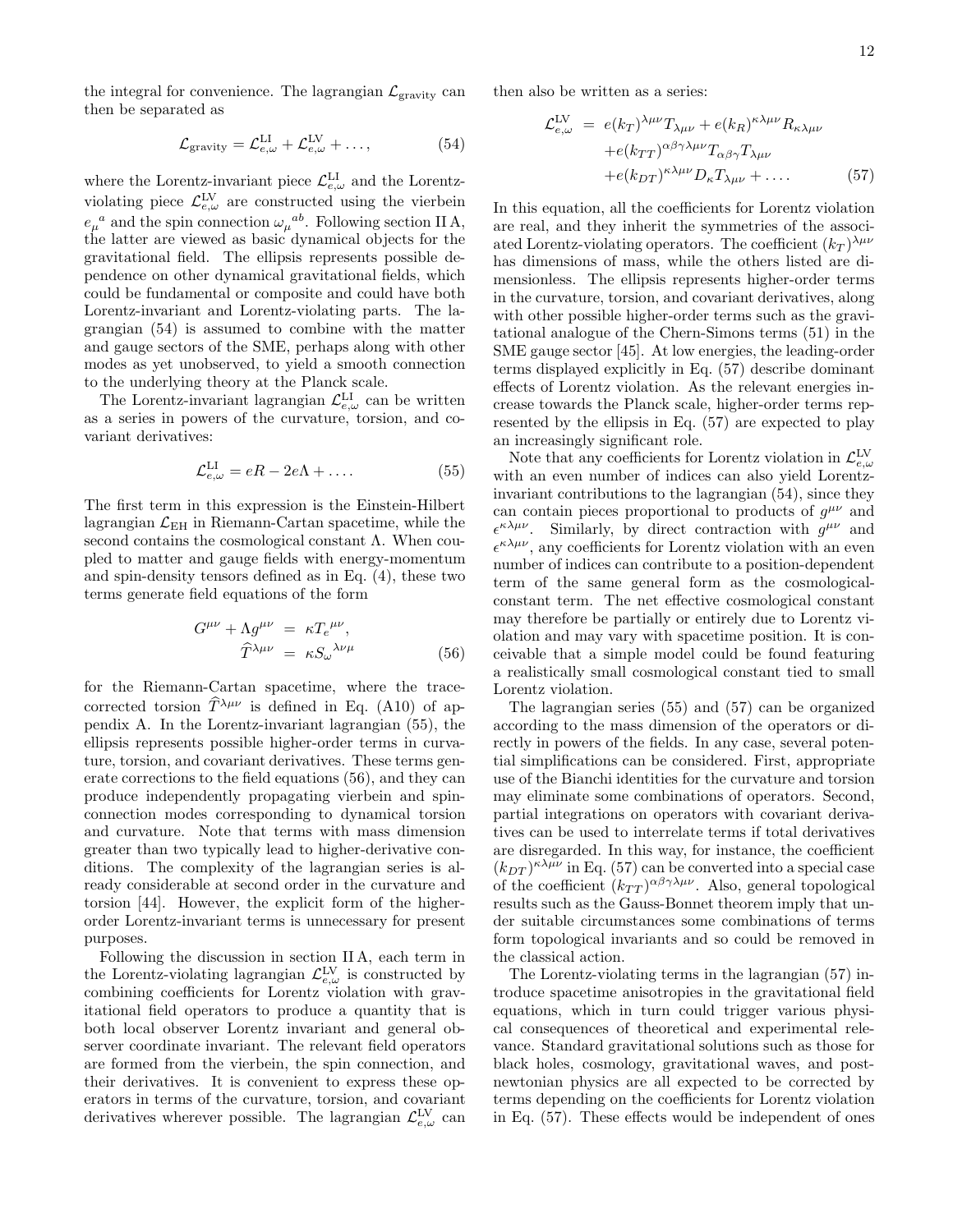induced by Lorentz violation in the matter and gauge sectors of the SME. Both for gravitational quanta and for other fundamental particles in the SME, the ensuing Lorentz-violating behavior can depend on momentum magnitude and orientation, spin magnitude and orientation, and the particle species and CPT properties.

The effects of Lorentz violation are likely to be large only in regions of large curvature and torsion, such as near black holes or in the early Universe, or in certain cosmological contexts such as those involving the cosmological constant, dark matter, or dark energy. Nonetheless, Lorentz-violating effects could be detectable in various situations. For example, the homogeneous Friedman-Robertson-Walker cosmological solutions may acquire anisotropic corrections, potentially leading to a realistic anisotropic cosmology with observable signals. Candidate Lorentz-violating cosmological effects include the alignment anomalies on large angular scales reported in the Wilkinson Microwave Anisotropy Probe (WMAP) data [46], which are theoretically problematic in conventional scenarios [47]. Another example is provided by the gravitational-wave equations, which acquire corrections from the coefficients for Lorentz violation in Eq. (57). The resulting effects are compounded in certain scenarios for Lorentz violation. For instance, the Goldstone modes arising from spontaneous Lorentz violation are known to affect the propagating degrees of freedom [4, 48]. Spacetime-anisotropic features of gravitational modes may eventually be detectable in Earth- or spacebased gravitational-wave experiments [49]. For suitable astrophysical sources, comparisons of the speed of gravitational waves with the speed of light and neutrinos may also eventually be feasible, which would represent direct sensitivity to a combination of coefficients for Lorentz violation in the gravitational, photon, and matter sectors of the SME. Similarly, Lorentz violation may be detectable in laboratory and space-based experiments studying post-newtonian gravitational physics, such as tests of the inverse square law [50] or of gravitomagnetic effects, including geodetic precession and the dragging of inertial frames [51]. The detailed exploration of all these effects would be of definite interest but lies beyond the scope of the present work.

Experiments sensitive to Lorentz violation in the matter and gauge sectors of the SME [13, 17–30] suggest that the coefficients for Lorentz violation are minuscule, which is consistent with the notion that they arise as Planck-suppressed effects. If this feature extends to the gravitational sector as expected, it is likely that the many existing standard experimental tests of gravity [42] would lack sufficient sensitivity to detect Lorentz violation, although a few may exhibit the necessary exceptional sensitivity. For the analysis of these experiments in the context of metric theories of gravity, a widely applicable test framework exists, called the parametrized post-Newtonian (PPN) formalism [52, 53]. A standard version of this formalism [42] that is relevant for solar system experiments assumes a Riemann spacetime asymptotic

to Minkowski spacetime, a perfect fluid obeying conventional equations for the covariant conservation of energy momentum and for electrodynamic fields, and conventional geodesic equations for test particles. This PPN formalism contains ten parameters, and bounds on them have been obtained in a variety of experiments. Under suitable assumptions on the SME matter sector and in the zero-torsion limit, an explicit connection between the SME coefficients for Lorentz violation and the PPN parameters should exist. Although beyond the scope of the present work, determining this connection would also be of definite interest.

# B. Riemannian limit

The Lorentz-violating extension of Einstein's theory of general relativity is contained in the results of the previous subsection as the limit in which the torsion vanishes. This Riemann-spacetime limit is of interest both its own right and also as a case in which the field equations remain comparatively simple. Even in a Riemann-Cartan spacetime with nonzero torsion, the relevant dominant Lorentz-violating effects can under suitable circumstances be extracted from the zero-torsion limit because in realistic situations torsion effects are typically heavily suppressed compared to curvature effects.

The remainder of this subsection assumes that quantities such as the curvature tensor, its contractions, covariant derivatives, and the Einstein tensor are all evaluated in the zero-torsion limit. For simplicity, the tilde notation for these quantities adopted elsewhere in the present work is suppressed throughout this subsection.

The leading-order lagrangian terms for this zerotorsion theory consist of the Einstein-Hilbert and cosmological-constant terms, together with the curvature-linear Lorentz-violating piece of Eq. (57). In fact, the resulting action could also be obtained directly by starting from general relativity and imposing plausible constraints on the form of allowed Lorentzviolating terms. It is convenient to expand the coefficient  $(k_R)^{\kappa\lambda\mu\nu}$  for Lorentz violation in Eq. (57) and to write the action in the form

$$
S_{e,\omega,\Lambda} = \frac{1}{2\kappa} \int d^4x [e(1-u)R - 2e\Lambda
$$
  
 
$$
+ es^{\mu\nu}R_{\mu\nu} + et^{\kappa\lambda\mu\nu}R_{\kappa\lambda\mu\nu}].
$$
 (58)

The introduction of the coefficients  $s^{\mu\nu}$ ,  $t^{\kappa\lambda\mu\nu}$ , u explicitly distinguishes unconventional effects involving the Riemann, Ricci, and scalar curvatures and so can simplify the consideration of certain special models. As an example, consider the action (B3) of the curvature-coupled bumblebee model described in appendix B. With the field  $B^{\mu} = b^{\mu} + \delta B^{\mu}$  expanded about its Lorentz-violating vacuum value, this theory incorporates only a coefficient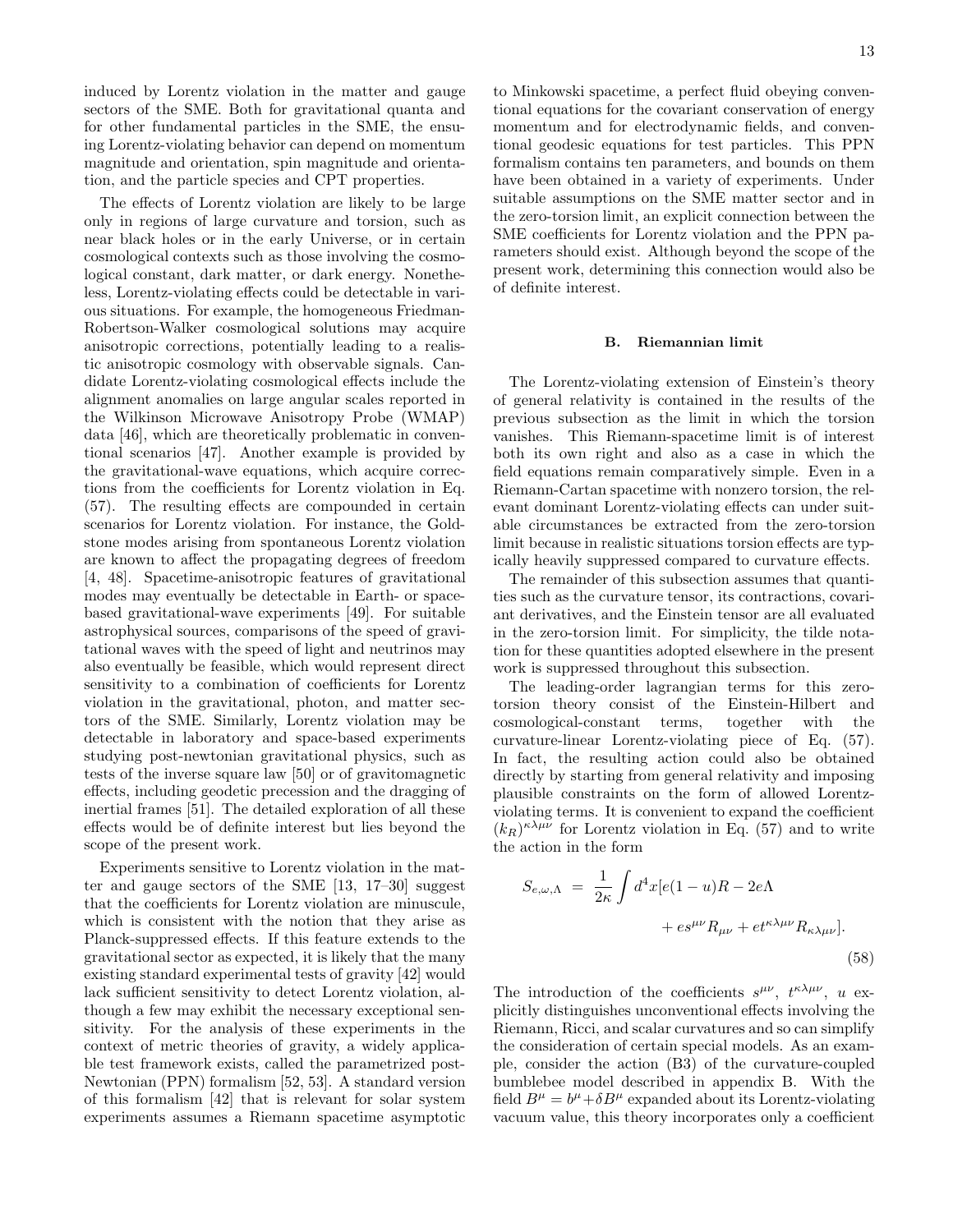for Lorentz violation of the  $s^{\mu\nu}$  type:

$$
s_B^{\mu\nu} = \xi b^{\mu} b^{\nu} - \frac{1}{4} \xi b^2 g^{\mu\nu}.
$$
 (59)

In this equation, the trace has been absorbed into a  $u$ rescaling of R, although this could be avoided by adding an extra term  $-\frac{1}{4}\xi eB^2R$  to the lagrangian (B3). In general, if indeed there is Lorentz violation in nature, coefficients for Lorentz violation of only the  $s^{\mu\nu}$  or only the  $t^{\kappa\lambda\mu\nu}$  type might well emerge as the result of a comparatively simple mechanism at the Planck scale.

The coefficients for Lorentz violation  $s^{\mu\nu}$  and  $t^{\kappa\lambda\mu\nu}$ appearing in the action (58) are real and dimensionless. By definition,  $s^{\mu\nu}$  inherits the symmetries of the Ricci tensor and  $t^{\kappa\lambda\mu\nu}$  inherits those of the Riemann tensor. In considering the full theory (58), the saturated traces of these coefficients could be assumed to vanish,  $s^{\mu}_{\mu} = t^{\mu\nu}_{\mu\nu} = 0$ , since any nonzero values could be absorbed into the Lorentz-invariant coefficient  $u$ . Moreover, single traces of  $t^{\kappa\lambda\mu\nu}$  such as  $t^{\lambda\mu\nu}_{\lambda}$  could also be assumed zero, since nonzero contributions could be absorbed into  $s^{\mu\nu}$ . It follows that the theory (58) involves 19 independent Lorentz-violating degrees of freedom, nine controlled by the trace-free coefficient  $s^{\mu\nu}$  and ten controlled by the trace-free  $t^{\kappa\lambda\mu\nu}$ . Only one combination of these 19 coefficients, given in a local frame by  $s^0_{\quad} \equiv -s^j_{j}$ , is locally rotation invariant. Note that the vanishing-trace assumptions are equivalent to replacing  $s^{\mu\nu}$  and  $t^{\kappa\lambda\mu\nu}$ with their irreducible Ricci and Weyl pieces, whereupon the Lorentz-violating part of the lagrangian for the action (58) could be written in the form

$$
\mathcal{L}_{e,\omega,\Lambda} \supset \, es^{\mu\nu} R_{\mu\nu}^T + et^{\kappa\lambda\mu\nu} C_{\kappa\lambda\mu\nu},\tag{60}
$$

where  $R_{\mu\nu}^T$  is the trace-free Ricci tensor and  $C_{\kappa\lambda\mu\nu}$  is the Weyl tensor.

The above properties of  $s^{\mu\nu}$  and  $t^{\kappa\lambda\mu\nu}$  are reminiscent of those for the coefficient  $(k_F)_{\kappa\lambda\mu\nu}$  in the QED extension or the CPT-even coefficients in the gauge sector of the SME. This is because  $s^{\mu\nu}$  and  $t^{\kappa\lambda\mu\nu}$  are extracted from the coefficient  $(k_R)^{\kappa\lambda\mu\nu}$  in Eq. (57), which like  $(k_F)_{\kappa\lambda\mu\nu}$ has the symmetries of the Riemann tensor. Among the consequences is that the coefficient  $s^{\mu\nu}$  can under suitable circumstances be moved to other sectors of the SME by redefining the coordinates and fields, following the discussion at the end of section III A.

Since the theory (58) is torsion free, the gravitational field equations can be obtained directly by varying with respect to the metric while treating the spin connection as a dependent variable. Restricting attention for simplicity on the case with  $u = \Lambda = 0$  but making no assumptions about the traces of  $s^{\mu\nu}$  and  $t^{\kappa\lambda\mu\nu}$ , the variation of the action can be written as

$$
\delta S_{e,\omega} = \frac{1}{2\kappa} \int d^4x e \left[ -G^{\mu\nu} + (T^{Rst})^{\mu\nu} \right] \delta g_{\mu\nu} + e R^{\mu\nu} \delta s_{\mu\nu} + e R^{\kappa\lambda\mu\nu} \delta t_{\kappa\lambda\mu\nu}.
$$
\n(61)

The variations  $\delta s_{\mu\nu}$  and  $\delta t_{\kappa\lambda\mu\nu}$  are included in this expression for completeness. They contribute to the variational equations fixing the coefficients  $s^{\mu\nu}$ ,  $t^{\kappa\lambda\mu\nu}$  for Lorentz violation. In Eq. (61), the quantity  $(T^{Rst})^{\mu\nu}$ is defined by

$$
(T^{Rst})^{\mu\nu} \equiv \frac{1}{2} s^{\alpha\beta} R_{\alpha\beta} g^{\mu\nu} - s^{\mu\alpha} R_{\alpha}{}^{\nu} - s^{\nu\alpha} R_{\alpha}{}^{\mu} + \frac{1}{2} D_{\alpha} D^{\mu} s^{\alpha\nu} + \frac{1}{2} D_{\alpha} D^{\nu} s^{\alpha\mu} - \frac{1}{2} D^2 s^{\mu\nu} - \frac{1}{2} g^{\mu\nu} D_{\alpha} D_{\beta} s^{\alpha\beta} - \frac{3}{2} t^{\alpha\beta\gamma\mu} R_{\alpha\beta\gamma}{}^{\nu} - \frac{3}{2} t^{\alpha\beta\gamma\nu} R_{\alpha\beta\gamma}{}^{\mu} + \frac{1}{2} t^{\alpha\beta\gamma\delta} R_{\alpha\beta\gamma\delta} g^{\mu\nu} - D_{\alpha} D_{\beta} t^{\mu\alpha\nu\beta} - D_{\alpha} D_{\beta} t^{\nu\alpha\mu\beta}.
$$
 (62)

Then, denoting by  $T_g^{\mu\nu}$  the symmetric energymomentum tensor arising from varying the matter sector with respect to the metric  $g_{\mu\nu}$ , the field equations following from the variation (61) are found to be

$$
G^{\mu\nu} - (T^{Rst})^{\mu\nu} = \kappa T_g^{\ \mu\nu}.
$$
 (63)

These 10 extended Einstein equations incorporate the leading-order effects of Lorentz violation in general relativity, and they reduce as expected to the usual Einstein equations when  $s^{\mu\nu}$  and  $t^{\kappa\lambda\mu\nu}$  vanish. Although beyond the scope of the present work, it would be of interest and appears feasible to study the Cauchy initial-value problem for these extended equations. The presence of coefficients for Lorentz violation can be expected to modify the conventional analysis [54].

The extended Einstein equations (63) imply several

other results. Tracing with the metric gives

$$
R - D_{\alpha} D_{\beta} s^{\alpha \beta} - R_{\alpha \beta \gamma \delta} t^{\alpha \beta \gamma \delta} = -\kappa T_g, \qquad (64)
$$

where  $T_g \equiv g_{\mu\nu} T_g^{\mu\nu}$ . This expression is comparatively simple because several terms vanish as a consequence of the symmetries of  $s^{\mu\nu}$  and  $t^{\kappa\lambda\mu\nu}$ . The result (64) in turn can be used to obtain the trace-reversed version of Eq. (63):

$$
R^{\mu\nu} = \kappa (T_g^{\mu\nu} - \frac{1}{2} g^{\mu\nu} T_g) + (T^{Rst})^{\mu\nu}
$$

$$
+ \frac{1}{2} g^{\mu\nu} (D_\alpha D_\beta s^{\alpha\beta} + R_{\alpha\beta\gamma\delta} t^{\alpha\beta\gamma\delta}). \tag{65}
$$

The presence of nonzero  $s^{\mu\nu}$  and  $t^{\kappa\lambda\mu\nu}$  also allows some qualitatively different types of trace condition. For example, contracting  $s^{\mu\nu}$  with Eq. (63) yields

$$
s_{\mu\nu}G^{\mu\nu} \approx \kappa s_{\mu\nu} T_g^{\ \mu\nu} \tag{66}
$$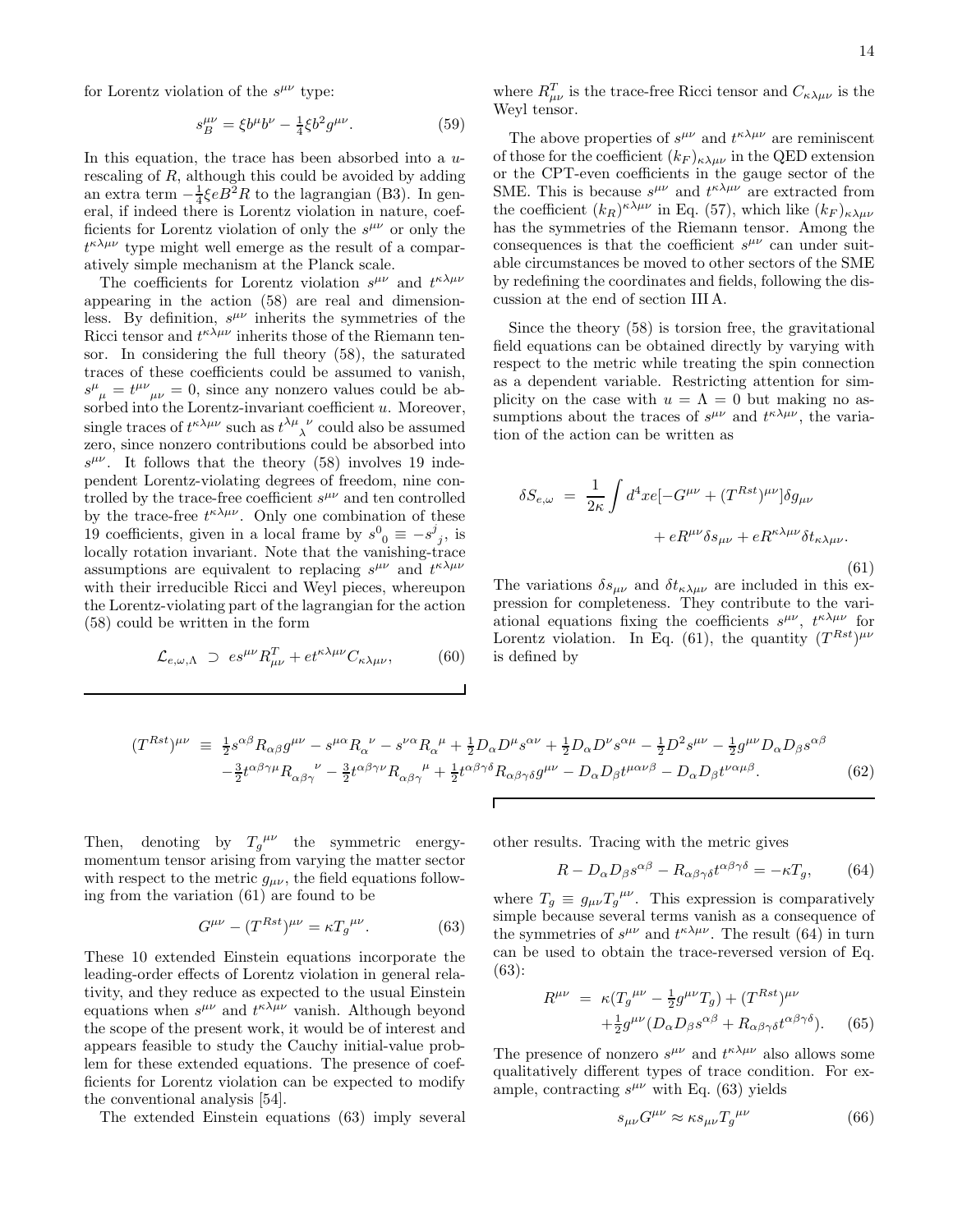to first order in the small coefficients for Lorentz violation.

Acting with  $D_{\mu}$  on the extended Einstein equations (63) and imposing the trace Bianchi identity  $D_{\mu}G^{\mu\nu} = 0$ yields the condition

$$
\kappa D_{\mu} T_{g}{}^{\mu}{}_{\nu} = -D_{\mu} (T^{Rst})^{\mu}{}_{\nu}
$$
  
=  $-\frac{1}{2} R^{\alpha\beta} D_{\nu} s_{\alpha\beta} + R^{\alpha\beta} D_{\beta} s_{\alpha\nu} + \frac{1}{2} s_{\alpha\nu} D^{\alpha} R$   
 $-\frac{1}{2} R^{\alpha\beta\gamma\delta} D_{\nu} t_{\alpha\beta\gamma\delta} + 2 R^{\alpha\beta\gamma\delta} D_{\delta} t_{\alpha\beta\gamma\nu}$   
 $-4t_{\alpha\beta\gamma\nu} D^{\alpha} R^{\beta\gamma}.$  (67)

This condition can be interpreted as the statement of covariant conservation of total energy-momentum, including both the matter energy-momentum tensor  $T_g^{\ \mu\nu}$  and the energy-momentum contribution from the curvature couplings associated with  $s^{\mu\nu}$ ,  $t^{\kappa\lambda\mu\nu}$ . The same result would also follow by direct calculation of  $D_{\mu}T_g^{\mu\nu}$  using the matter-sector action, followed by substitution of the complete variational equations for  $s^{\mu\nu}$  and  $t^{\kappa\lambda\mu\nu}$ . Since by definition  $T_g^{\ \mu\nu}$  is independent of the Lorentz-violating curvature couplings involving  $s^{\mu\nu}$  and  $t^{\kappa\lambda\mu\nu}$ , all the terms on the right-hand side of Eq. (67) would then arise from the latter step. Note that Eq. (67) implies the matter energy-momentum tensor can be covariantly conserved by itself,  $D_{\mu}T_{g}^{\mu\nu} = 0$ , under suitable circumstances. For example, this is the case for any solution to the equations of motion obeying the conditions  $R_{\mu\nu} = 0$  and  $D_{\alpha}s_{\beta\gamma}=D_{\alpha}t_{\beta\gamma\delta\epsilon}=0.$ 

An illustrative example of the above considerations is provided by the zero-torsion limit of the curvaturecoupled bumblebee model described in appendix B. This model involves a traceless coefficient  $s_B^{\mu\nu}$  given in Eq. (59), but the relevant calculations in this case can be performed for the full theory. The matter energy-momentum tensor  $T_{\mu\nu}^B$  obtained from the action (B3) is

$$
T_{\mu\nu}^{B} = -B_{\mu\alpha}B^{\alpha}{}_{\nu} - \frac{1}{4}B_{\alpha\beta}B^{\alpha\beta}g_{\mu\nu} - Vg_{\mu\nu} + 2V'B_{\mu}B_{\nu},
$$
\n(68)

where the prime denotes differentiation with respect to the argument, as usual. The equations of motion are the extended Einstein equations,

$$
G_{\mu\nu} = \kappa T_{\mu\nu}^B + \xi \left[\frac{1}{2}B^{\alpha}B^{\beta}R_{\alpha\beta}g_{\mu\nu}\right.- B_{\mu}B^{\alpha}R_{\alpha\nu} - B_{\nu}B^{\alpha}R_{\alpha\mu}+ \frac{1}{2}D_{\alpha}D_{\mu}(B^{\alpha}B_{\nu}) + \frac{1}{2}D_{\alpha}D_{\nu}(B^{\alpha}B_{\mu})- \frac{1}{2}D^2(B_{\mu}B_{\nu}) - \frac{1}{2}g_{\mu\nu}D_{\alpha}D_{\beta}(B^{\alpha}B^{\beta})],
$$
\n(69)

and the equations for the bumblebee field,

$$
D_{\mu}B^{\mu\nu} = 2V'B^{\nu} - \frac{\xi}{\kappa}B_{\mu}R^{\mu\nu}.
$$
 (70)

The latter imply the covariant current-conservation law

$$
D_{\nu}(2\kappa V'B^{\nu}) = D_{\nu}(\xi B_{\mu}R^{\mu\nu}). \tag{71}
$$

The covariant conservation law for the energymomentum tensor is

$$
\kappa D^{\mu} T_{\mu\nu}^{B} = \xi D^{\beta} (R_{\alpha\beta} B^{\alpha} B_{\nu}) - \frac{1}{2} \xi R^{\alpha\beta} D_{\nu} (B_{\alpha} B_{\beta}), \quad (72)
$$

and it can be obtained at least two ways. One follows the derivation of Eq. (67), taking the covariant derivative of the extended Einstein equations (69) and applying the trace Bianchi identity. The other applies the procedure outlined below Eq. (67), involving the direct calculation of  $D^{\mu}T_{\mu\nu}^{B}$  from the defining equation (68), followed by substitution of the equations of motion (70).

## C. Geometry

This subsection contains some remarks about the compatibility of explicit Lorentz violation with the geometry of a Riemann-Cartan spacetime. For simplicity, the arguments are presented allowing for torsion but restricting Lorentz violation to the matter sector. They can be extended to other situations, including the presence of Lorentz-violating curvature and torsion couplings, and they contain as a special limit the case of general relativity coupled to a Lorentz-violating matter sector.

The basic chain of reasoning is as follows. The geometry of a Riemann-Cartan theory with local Lorentz and general coordinate invariance can be regarded as a bundle of frames over a base spacetime manifold endowed with a metric and with structure group being the Lorentz group. This framework offers the freedom to define certain geometrical quantities, notably the curvature and torsion, prior to specification of the equations of motion that fix the spacetime. The curvature and torsion are required by the geometrical structure to satisfy two sets of Bianchi identities. The curvature and torsion and hence the Riemann-Cartan spacetime are fixed by demanding that they also solve certain other differential equations, the field equations. The Bianchi identities impose certain conditions on the sources of the field equations, and the compatibility of these conditions with properties of the sources is a necessary requirement for the theory to be self-consistent. However, for sources exhibiting explicit Lorentz violation, it turns out that these conditions are typically incompatible with the covariant conservation laws for the energy-momentum and spin-density tensors.

To demonstrate this, it is convenient to start with the Bianchi identities in the form given in Eq. (A14) of appendix A. Some manipulation, which includes taking traces, converts the first of these into the form

$$
D_{\mu}G^{\mu\nu} = \frac{1}{2}T_{\mu\alpha\beta}R^{\alpha\beta\mu\nu} - T^{\lambda\mu\nu}R_{\mu\lambda}.
$$
 (73)

From this expression, it is straightforward to prove the identity

$$
(D_{\mu} - T^{\lambda}_{\ \lambda\mu})G^{\mu\nu} + T_{\lambda\mu}^{\ \ \nu}G^{\mu\lambda} + \frac{1}{2}R^{\alpha\beta\mu\nu}\hat{T}_{\mu\beta\alpha} = 0, \tag{74}
$$

where the trace-corrected torsion  $\widehat{T}^{\lambda\mu\nu}$  is defined in Eq. (A10) of appendix A. Similarly, tracing the second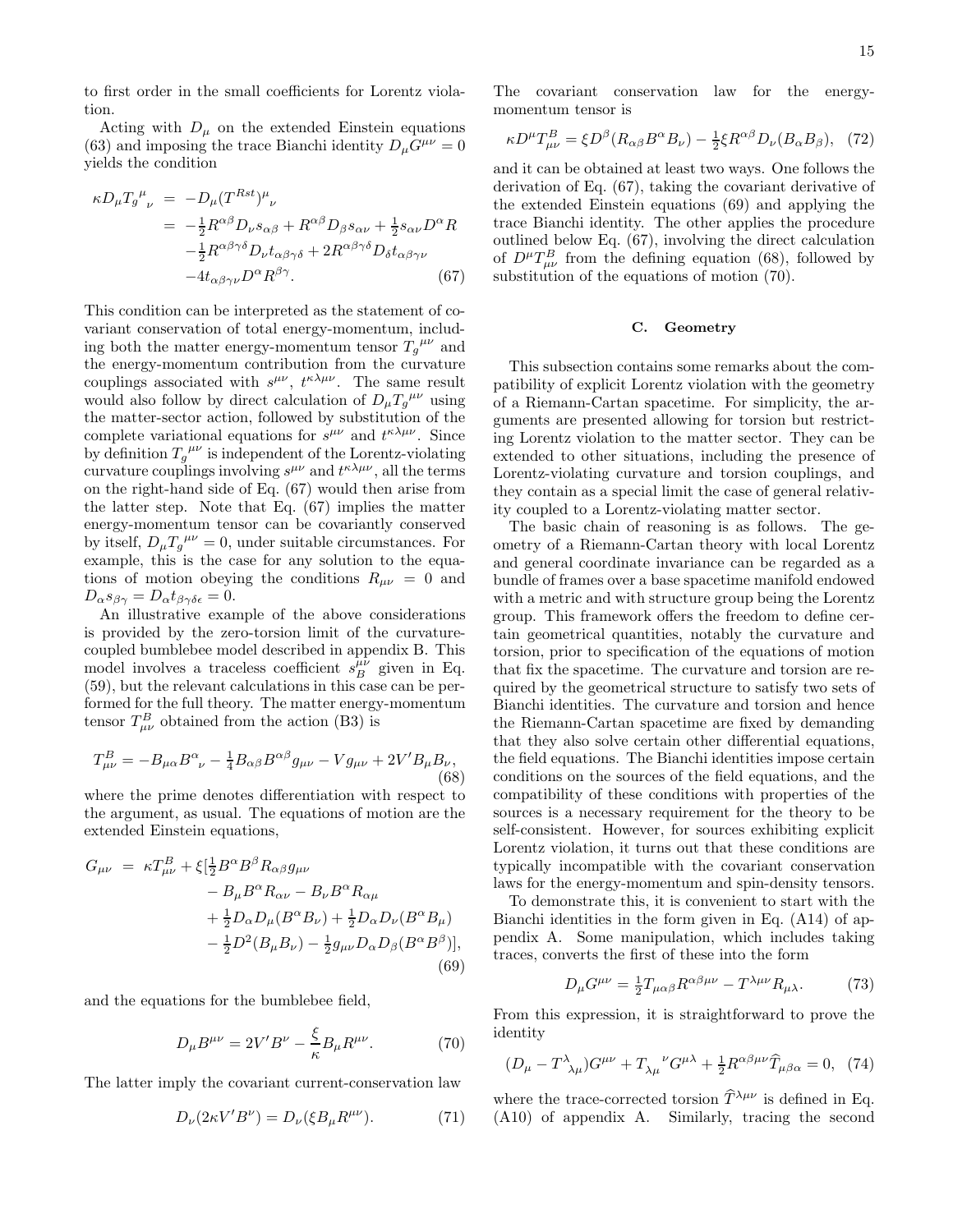Bianchi identity and extracting the antisymmetric part of the Einstein tensor yields

$$
G_{\mu\nu} - G_{\nu\mu} = D_{\mu} T^{\alpha}_{\alpha\nu} - D_{\nu} T^{\alpha}_{\alpha\mu} -D^{\alpha} T_{\alpha\mu\nu} + T^{\beta}_{\beta\alpha} T^{\alpha}_{\mu\nu}, \quad (75)
$$

from which follows the identity

$$
G^{\mu\nu} - G^{\nu\mu} = -(D_{\alpha} - T^{\beta}_{\ \beta\alpha})\widehat{T}^{\alpha\mu\nu}.
$$
 (76)

Note that the results (74) and (76) are a strict consequence of the original two Bianchi identities (A14), following from basic tensorial manipulation alone.

The identities (74) and (76) have been written so that direct substitution of the field equations yields conditions on the sources in the form of covariant conservation laws. Taking  $\Lambda$  to be zero for simplicity, the field equations (56) become  $G^{\mu\nu} = \kappa T_e^{\mu\nu}$  and  $\hat{T}^{\lambda\mu\nu} = \kappa S_\omega^{\lambda\nu\mu}$ . Substitution immediately gives

$$
(D_{\mu} - T^{\lambda}_{\ \lambda\mu})T_{e}^{\ \mu}_{\ \nu} + T^{\lambda}_{\ \mu\nu}T_{e}^{\ \mu}_{\ \lambda} + \frac{1}{2}R^{ab}_{\ \mu\nu}S_{\omega}^{\ \mu}_{\ ab} = 0,
$$
  

$$
T_{e}^{\ \mu\nu} - T_{e}^{\ \nu\mu} - (D_{\alpha} - T^{\beta}_{\ \beta\alpha})S_{\omega}^{\ \alpha\mu\nu} = 0.
$$
 (77)

These two equations have the same form as the covariant conservation laws (6), (9), except that the terms in the latter two that depend on the coefficients  $k_x$  for explicit Lorentz violation are missing in Eq. (77). The two sets of equations are therefore incompatible unless these terms vanish identically.

The incompatibility arises from the special geometrical structure of the gravitational bundle of frames, which ties the Bianchi identities to the equations of motion in a nontrivial way. This can already be seen in the context of conventional general relativity without torsion, where the Bianchi identities are  $D_{\mu}G^{\mu\nu} = 0$ , the Einstein equations are  $G^{\mu\nu} = \kappa T^{\mu\nu}$ , and substitution of the Einstein equations into the Bianchi identities yields the constraint  $D_{\mu}T^{\mu\nu} = 0$  on the energy-momentum source. In contrast, the geometrical description of a local gauge theory lacks this feature. For example, the geometry of a theory such as QED with U(1) gauge invariance is based on a principal fiber bundle with  $U(1)$  structure group over a base spacetime manifold. The curvature of the bundle is the antisymmetric field strength  $F_{\mu\nu}$ , obeying the Bianchi identities  $\partial_{\lambda}F_{\mu\nu} + \partial_{\mu}F_{\nu\lambda} + \partial_{\nu}F_{\lambda\mu} = 0$ . The field strength and hence the bundle geometry are fixed by imposing equations of motion, say  $\partial_{\mu}F^{\mu\nu} = j^{\nu}$ . In this instance, direct attempts to substitute the equations of motion into the Bianchi identities fail to yield the current-conservation law  $\partial_{\nu} j^{\nu} = 0$ , which instead follows immediately from the equations of motion by virtue of the antisymmetry of the curvature  $F^{\mu\nu}$ . The current source  $j^{\nu}$  can therefore incorporate explicit Lorentz violation without incompatibility.

The above clash between geometry and symmetry violation occurs for explicit Lorentz breaking but not for spontaneous Lorentz breaking. As discussed in section

II B, Eq. (77) is indeed valid when Lorentz symmetry is spontaneously broken. For example, no difficulties are encountered in the treatment of the bumblebee model in the previous subsection. Since in a suitable limit the effects of spontaneous symmetry breaking can be approximated by terms in the action with explicit symmetry breaking, it is interesting to consider how in this limit the results (6) and (9) are recovered from the law (77). Suppose the spontaneous Lorentz violation occurs when a set of fields  $f_x$  acquire nonzero vacuum values  $k_x$ . The limit in question requires discarding all modes of  $f_x$  representing fluctuations about  $k_x$ , including massive modes and Goldstone modes or their Higgs equivalents. Discarding the massive modes has no untoward consequences in the low-energy limit. However, in the case of spontaneous Lorentz violation, it is known that the Goldstone modes are absorbed into the gravitational fields without generating a mass for the graviton  $h_{\mu\nu}$  [4, 48]. Discarding the Goldstone modes therefore changes certain degrees of freedom in the curvature and torsion, and so it is unsurprising that the condition (77) becomes modified in this limit. It would be of some interest to demonstrate this limiting procedure in a simple model, including the explicit recovery of Eqs. (6) and (9), but this lies outside the scope of the present work.

Another interesting question is whether there exists an alternative to the geometry of the Riemann-Cartan bundle of frames that would yield consistent Bianchi identities in the presence of explicit Lorentz violation. Intuitively, the clash described above arises because the Riemann-Cartan geometry is predicated upon the existence throughout the bundle of certain geometrical quantities like the curvature and torsion. Incorporating a coefficient for Lorentz violation corresponds geometrically to introducing another quantity that couples to the existing ones but that originates outside the Riemann-Cartan framework and hence disrupts it. However, it is reasonable to conjecture that a more general geometrical framework can be constructed in which the basic geometrical entities implement directional dependences at each spacetime point corresponding to nonzero coefficients for explicit Lorentz violation. One option might be to generalize the notion of metric to include a dependence on direction, as occurs in Finsler geometries [55].

# VI. SUMMARY

In this work, the gravitational couplings in the Lorentz- and CPT-violating Standard-Model Extension (SME) have been studied. A general framework is discussed for treating Lorentz violation in the context of a Riemann-Cartan spacetime with curvature and torsion. This allows the description of gravitational couplings involving matter fields for bosons and fermions, with the general-relativistic and Minkowski-spacetime cases recovered as special limits.

The Lorentz- and CPT-violating QED extension in-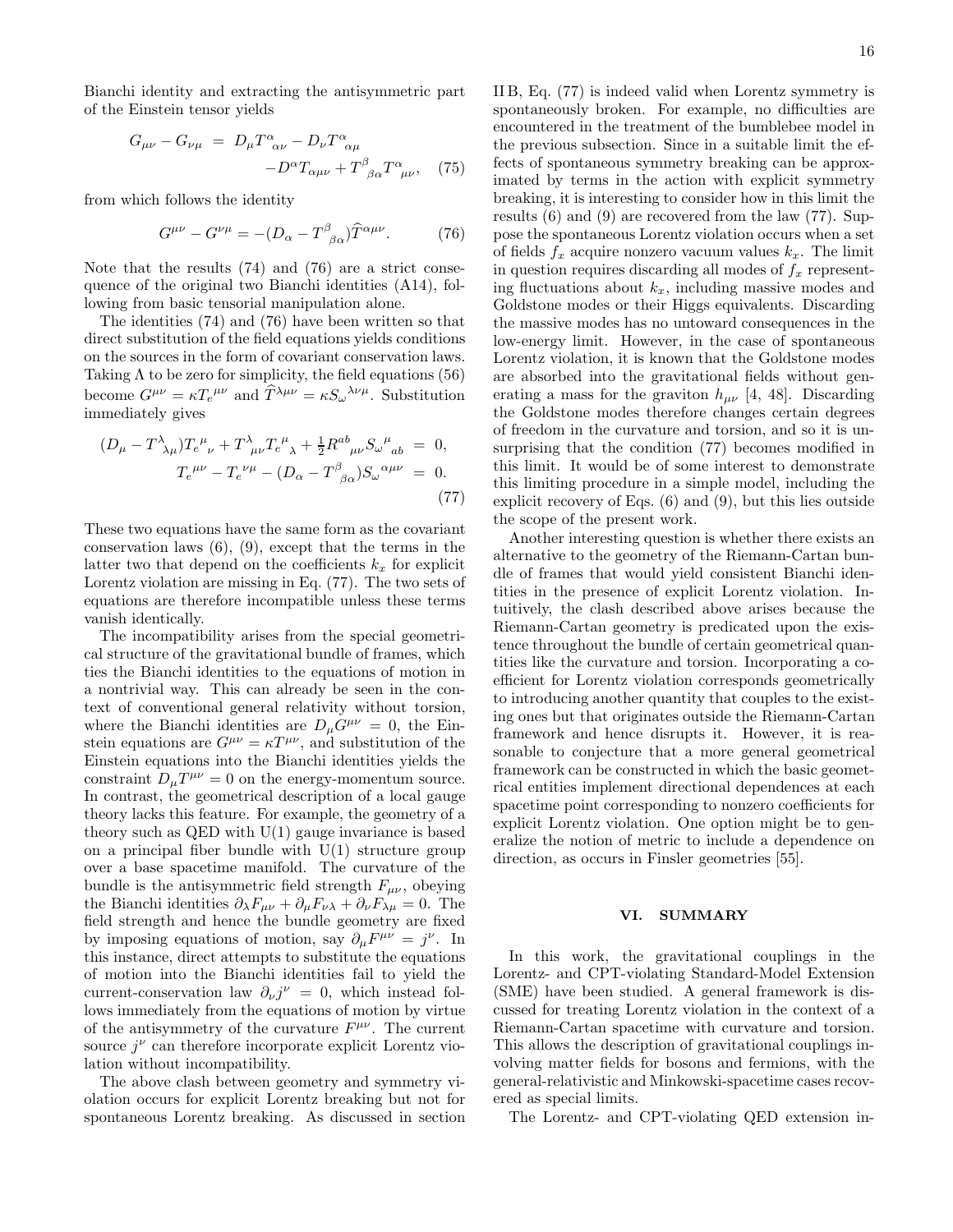corporating gravitational couplings is constructed, and the dominant terms in the low-energy effective action are explicitly given. The partial action in the fermion sector can be found in Eq. (12). Many of the properties and physical implications are similar to those of the Minkowski-spacetime limit, but some new features emerge in the presence of nonzero curvature and torsion. The leading terms in the photon partial action for the QED extension are given in Eq. (25), and some consequences of the gravitational coupling are deduced.

The action for the matter and gauge sector of the SME with gravitational couplings is considered in section IV. First, the conventional Standard Model of particle physics is embedded in a Riemann-Cartan spacetime. Then, the lagrangian terms expected to dominate Lorentz- and CPT-violating physics at low energies are explicitly given for the case of  $SU(3)\times SU(2)\times U(1)$  invariance. Up to possible coordinate and field redefinitions, each term in the SME offers a distinct way for Lorentz symmetry to be violated. The presence of gravitational couplings enhances the options for experimental tests.

The pure-gravity sector of the SME is considered in section V. The leading-order terms in the lagrangian are given in Eqs. (55) and (57). These terms suggest several interesting directions for theoretical and experimental study. The special limit of zero torsion, which is the Lorentz-violating extension of general relativity, is comparatively simple. The Lorentz-violating physics is dominated by the action (58), which contains 19 independent coefficients for Lorentz violation. The presence of Lorentz-violating curvature couplings has several physical implications, such as curvature-dependent modifications to the covariant conservation law. In subsection VC, some geometrical issues associated with explicit Lorentz breaking in the effective field theory are addressed. Explicit Lorentz breaking is shown to clash with the geometry of Riemann-Cartan spacetime, but spontaneous Lorentz violation encounters no difficulty.

In conclusion, relativity violations provide candidate low-energy signals for a unified quantum theory of gravity and other forces. The SME is the appropriate general framework for describing the associated Lorentz- and CPT-violating effects. The gravitational couplings presented in this work offer promising directions for exploration, with the potential ultimately to offer insight into physics at the Planck scale.

#### Acknowledgments

I thank Y. Nambu for valuable correspondence. This work was supported in part by the National Aeronautics and Space Administration under grant numbers NAG8-1770 and NAG3-2194 and by the United States Department of Energy under grant number DE-FG02- 91ER40661.

# APPENDIX A: CONVENTIONS

The Minkowski metric  $\eta_{ab}$  in a local Lorentz frame is

$$
\eta_{ab} = \begin{pmatrix} -1 & 0 & 0 & 0 \\ 0 & +1 & 0 & 0 \\ 0 & 0 & +1 & 0 \\ 0 & 0 & 0 & +1 \end{pmatrix} .
$$
 (A1)

Note that this metric convention involves a sign relative to that adopted for the original discussion of the SME in Ref. [3]. The antisymmetric tensor in this frame is fixed by  $\epsilon_{0123} = +1$ . The Dirac matrices in this frame are taken to satisfy

$$
\{\gamma^a, \gamma^b\} = -2\eta^{ab},\tag{A2}
$$

with the additional definition

$$
\sigma^{ab} = \frac{1}{2}i[\gamma^a, \gamma^b].\tag{A3}
$$

Latin indices are used to label local Lorentz coordinates, while Greek indices are used for spacetime coordinates. However,  $x, y$  denote generic (composite) indices spanning an irreducible representation  $(X_{[ab]})^x{}_y$  of the local Lorentz group. The commutation relations for the Lorentz algebra are

$$
[X_{[ab]}, X_{[cd]}] = \eta_{ac} X_{[bd]} - \eta_{ad} X_{[bc]} - \eta_{bc} X_{[ad]} + \eta_{bd} X_{[ac]}.
$$
\n(A4)

For example, for the spinor representation  $X_{[ab]}$  =  $-i\sigma_{ab}/2$ , while for the vector representation  $(X_{[ab]})^{\dot{c}}{}_d =$  $-\eta_a^{\ \ c}\eta_{bd}+\eta_{ad}\eta_b^{\ \ c}.$ 

The Minkowski metric is related to the curvedspacetime metric  $g_{\mu\nu}$  by the vierbein  $e_{\mu}^{\ a}$ :

$$
g_{\mu\nu} = e_{\mu}^{\ \ a} e_{\nu}^{\ \ b} \eta_{ab}.\tag{A5}
$$

The determinant of the vierbein is denoted e. To avoid confusion, the charge on the electron is denoted by  $-q$ . The symbol D is used for all covariant derivatives, including spacetime, internal, and mixed covariant derivatives, with the meaning understood from the context or otherwise specified. For the spacetime covariant derivative, the connection is assumed to be metric:

$$
D_{\lambda}g_{\mu\nu} = 0, \quad D_{\lambda}e_{\mu}^{a} = 0. \tag{A6}
$$

The spacetime covariant derivative corrects local Lorentz indices with the spin connection  $\omega_{\mu}{}^{ab}$ . Thus, acting on a field  $f<sup>y</sup>$ , it takes the matrix form

$$
(D_{\mu})^{x}_{\ y} f^{y} = \left[\delta^{x}_{\ y}\partial_{\mu} - \frac{1}{2}\omega_{\mu}^{\ a b}(X_{[ab]})^{x}_{\ y}\right] f^{y}.\tag{A7}
$$

The covariant derivative of the conjugate representation  $f_x$  is given by the same equation with  $f^y$  replaced by  $f_x$ and the minus sign replaced by a plus sign.

Curved-spacetime indices are corrected with the Cartan connection  $\Gamma^{\lambda}{}_{\mu\nu}$ , while mixed objects acquire both types of correction. For example,

$$
D_{\mu}e_{\nu}^{\ a} = \partial_{\mu}e_{\nu}^{\ a} - \Gamma^{\alpha}{}_{\mu\nu}e_{\alpha}^{\ a} + \omega_{\mu}^{\ a}{}_{b}e_{\nu}^{\ b}.
$$
 (A8)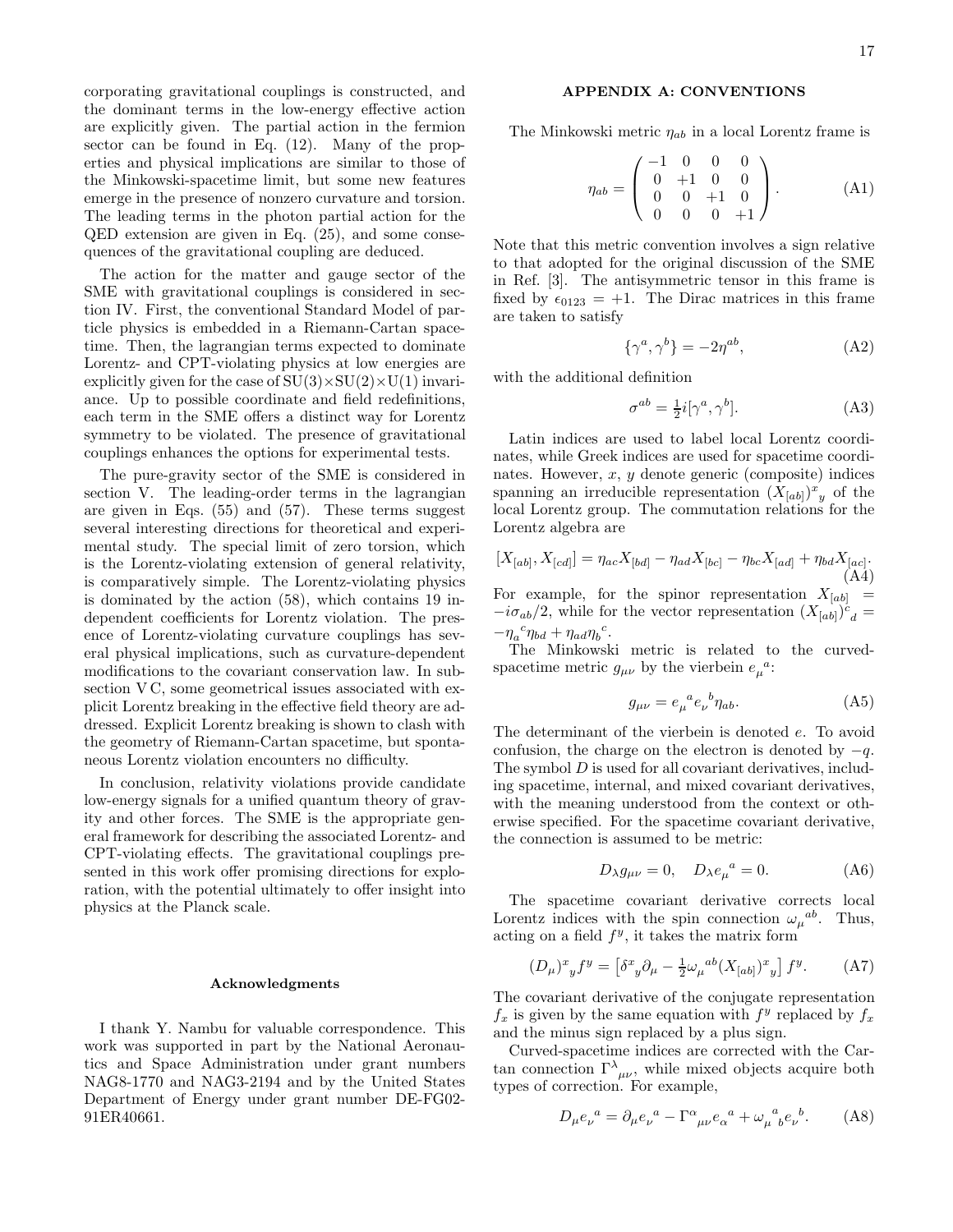The Cartan connection is a combination of the Levi-Civita connection and the torsion tensor:

$$
\Gamma^{\lambda}{}_{\mu\nu} = \Gamma^{\lambda}{}_{(\mu\nu)} + \frac{1}{2}T^{\lambda}{}_{\mu\nu}
$$

$$
= \left\{ \begin{array}{c} \lambda \\ \mu\nu \end{array} \right\} - T_{(\mu\nu)}{}^{\lambda} + \frac{1}{2}T^{\lambda}{}_{\mu\nu}, \tag{A9}
$$

where the first term after the second equality is the Christoffel symbol and  $T^{\lambda}_{\mu\nu} = -T^{\lambda}_{\nu\mu}$  is the torsion tensor. Parentheses enclosing pairs of indices denote symmetrization with a factor of 1/2.

In practical applications, the trace-corrected torsion tensor defined by

$$
\widehat{T}^{\lambda\mu\nu} \equiv T^{\lambda\mu\nu} + T^{\alpha}{}_{\alpha\mu}g_{\lambda\nu} + T^{\alpha}{}_{\alpha\nu}g_{\lambda\mu} \tag{A10}
$$

is often useful. Also, equations involving torsion are sometimes more profitably expressed in terms of the contortion tensor  $K^{\lambda}_{\mu\nu}$ , defined as

$$
K^{\lambda}_{\ \mu\nu} = \frac{1}{2} (T^{\lambda}_{\ \mu\nu} - T_{\mu\nu}{}^{\lambda} - T_{\nu\mu}{}^{\lambda}).
$$
 (A11)

The inverse relation is  $T^{\lambda}_{\mu\nu} = K^{\lambda}_{\mu\nu} - K^{\lambda}_{\nu\mu}$ . The contortion tensor obeys  $K_{\lambda\mu\nu} = -K_{\nu\mu\lambda}$ . Note that  $K^{\lambda}_{\lambda\nu} = T^{\lambda}_{\lambda\nu}.$ 

The curvature tensor is defined as

$$
R^{\kappa}{}_{\lambda\mu\nu} \equiv (\partial_{\mu}\Gamma^{\kappa}{}_{\nu\lambda} + \Gamma^{\kappa}{}_{\mu\alpha}\Gamma^{\alpha}{}_{\nu\lambda}) - (\mu \leftrightarrow \nu)
$$
  

$$
= \tilde{R}^{\kappa}{}_{\lambda\mu\nu}
$$
  

$$
+ [ (D_{\mu}K^{\kappa}{}_{\nu\lambda} + K^{\alpha}{}_{\mu\nu}K^{\kappa}{}_{\alpha\lambda} + K^{\alpha}{}_{\mu\lambda}K^{\kappa}{}_{\nu\alpha})
$$
  

$$
- (\mu \leftrightarrow \nu) ], \qquad (A12)
$$

where  $\widetilde{R}^{\kappa}{}_{\lambda\mu\nu}$  is the usual Riemann curvature tensor in the absence of torsion, given by replacing the Cartan connections in the first expression above with the corresponding Christoffel symbols. The Ricci tensor  $R_{\mu\nu}$ , the curvature scalar R, and the Einstein tensor  $G_{\mu\nu}$  are defined as

$$
R_{\mu\nu} \equiv R^{\kappa}{}_{\mu\kappa\nu},
$$
  
\n
$$
R \equiv g^{\mu\nu} R_{\mu\nu},
$$
  
\n
$$
G_{\mu\nu} \equiv R_{\mu\nu} - \frac{1}{2} g_{\mu\nu} R.
$$
\n(A13)

The reader is cautioned that the presence of nonzero torsion in a generic Riemann-Cartan spacetime means that these three quantities also differ from their Riemannspacetime counterparts  $\widetilde{R}$ ,  $\widetilde{R}_{\mu\nu}$ , and  $\widetilde{G}_{\mu\nu}$ .

The curvature and torsion tensors satisfy symmetry properties that follow directly from their definition. They also obey the two sets of Bianchi identities

$$
\sum_{(\lambda\mu\nu)} [D_{\nu}R^{\xi}_{\kappa\lambda\mu} + T^{\alpha}_{\lambda\mu}R^{\xi}_{\kappa\alpha\nu}] = 0,
$$
  

$$
\sum_{(\lambda\mu\nu)} [D_{\nu}T^{\kappa}_{\lambda\mu} + T^{\alpha}_{\lambda\mu}T^{\kappa}_{\alpha\nu} - R^{\kappa}_{\nu\lambda\mu}] = 0.
$$
 (A14)

In these equations, the summation symbol is understood to represent the sum over cyclic permutations of the indices in parentheses.

The definition (A5) and the condition (A6) fix the relationship between the spin connection and the torsion or contortion. The basic variables can be taken as the vierbein and the spin connection, and all other variables such as curvature and torsion can then be expressed in terms of these. For example, the Cartan connection is

$$
\Gamma^{\lambda}{}_{\mu\nu} = e^{\lambda a} (\partial_{\mu} e_{\nu a} - \omega_{\mu}{}^{b}{}_{a} e_{\nu b}), \tag{A15}
$$

while the torsion is

$$
T_{\lambda\mu\nu} = e_{\lambda}{}^{a} [(\partial_{\mu}e_{\nu a} + \omega_{\mu ab}e_{\nu}{}^{b}) - (\mu \leftrightarrow \nu)], \qquad (A16)
$$

and the curvature is

$$
R^{\kappa}_{\ \lambda\mu\nu} = e^{\kappa}_{\ a}e_{\lambda}^{\ b}[(\partial_{\mu}\omega_{\nu}^{\ a}_{\ b} + \omega_{\mu}^{\ a}_{\ c}\omega_{\nu}^{\ c}_{\ b}) - (\mu \leftrightarrow \nu)]. \tag{A17}
$$

Another useful expression is the relationship between the spin connection and the vierbein:

$$
\omega_{\mu}^{ab} = \frac{1}{2} e^{\nu a} (\partial_{\mu} e_{\nu}^{b} - \partial_{\nu} e_{\mu}^{b}) - \frac{1}{2} e^{\nu b} (\partial_{\mu} e_{\nu}^{a} - \partial_{\nu} e_{\mu}^{a})
$$

$$
- \frac{1}{2} e^{\alpha a} e^{\beta b} e_{\mu}^{c} (\partial_{\alpha} e_{\beta c} - \partial_{\beta} e_{\alpha c})
$$

$$
+ K_{\nu \mu \lambda} e^{\nu a} e^{\lambda b}.
$$
(A18)

In the limiting case of Riemann geometry relevant for Einstein gravity, the torsion and contortion are zero. This equation then fixes the spin connection in terms of the metric. Using these expressions, the standard Riemann-spacetime covariant derivative  $D_{\mu}$  involving a symmetric connection and the Christoffel symbols emerges as the zero-torsion limit of the covariant derivative in Eq. (A7).

Various special cases of the general Riemann-Cartan spacetimes (which have  $R^{\kappa}_{\ \lambda\mu\nu}$ ,  $T^{\lambda}_{\ \mu\nu}$  both nonzero) are of interest. They include the Riemann spacetimes of general relativity mentioned above, with  $T^{\lambda}_{\mu\nu} = 0$ . The Weitzenböck spacetimes [56] are defined by  $R^{\kappa}{}_{\lambda\mu\nu} = 0$ . The term 'flat' is reserved for spacetimes with  $R^{\kappa}_{\ \lambda\mu\nu} = 0$ , which may have nonzero torsion. Finally, the Minkowski spacetimes have  $R^{\kappa}_{\ \lambda\mu\nu} = T^{\lambda}_{\ \mu\nu} = 0.$ 

It is sometimes useful to work in a Minkowskispacetime background containing weak gravitational fields. Then, the metric can be written as

$$
g_{\mu\nu} = \eta_{\mu\nu} + h_{\mu\nu},\tag{A19}
$$

where the metric fluctuation  $h_{\mu\nu}$  is symmetric. At leading order, spacetime and local Lorentz indices can be treated as equivalent, and the vierbein and spin connection can be expressed in terms of small quantities:

$$
e_{\mu a} = \eta_{\mu a} + \epsilon_{\mu a} \approx \eta_{\mu a} + \frac{1}{2} h_{\mu a} + \chi_{\mu a},
$$
  
\n
$$
e \approx 1 + \frac{1}{2} h,
$$
  
\n
$$
\omega_{\mu ab} \approx -\frac{1}{2} \partial_a h_{\mu b} + \frac{1}{2} \partial_b h_{\mu a} + \partial_\mu \chi_{ab} + K_{a\mu b}.
$$
  
\n(A20)

Here, the antisymmetric part of the vierbein fluctuation is denoted  $\chi_{\mu a}$ . This variable can be viewed as containing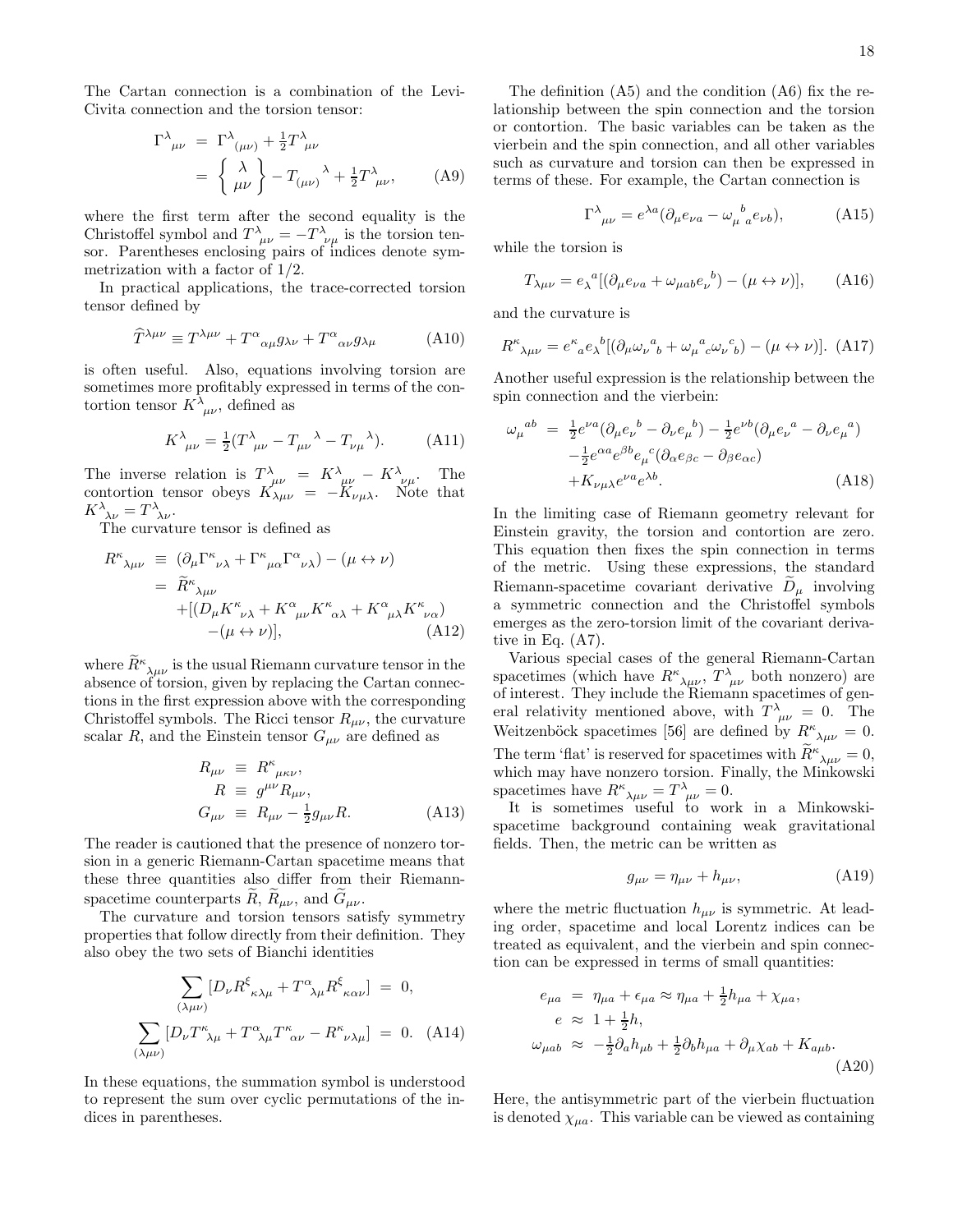the six extra degrees of freedom in the vierbein relative to the metric that transform under local Lorentz rotations, so fixing  $\chi_{\mu a}$  can be regarded as a gauge choice.

Throughout most of this work, natural units with  $\hbar =$  $c = \epsilon_0 = 1$  are adopted.

# APPENDIX B: BUMBLEBEE MODEL

Models in which the Lorentz violation arises from the dynamics of a single vector or axial-vector field  $B_{\mu}$ , called the bumblebee field, are of particular interest because they have a comparatively simple form but encompass interesting features, including rotation, boost, and CPT violations. In a Riemann-Cartan spacetime, the field strength corresponding to  $B_{\mu}$  can be defined either as

$$
B_{\mu\nu} \equiv D_{\mu}B_{\nu} - D_{\nu}B_{\mu} + T^{\lambda}_{\mu\nu}B_{\lambda}
$$
  
=  $\partial_{\mu}B_{\nu} - \partial_{\nu}B_{\mu}$ , (B1)

or as

$$
B_{\mu\nu} \equiv D_{\mu}B_{\nu} - D_{\nu}B_{\mu}.
$$
 (B2)

The former is  $U(1)$  gauge invariant even in the presence of torsion while the latter is not, so the two definitions involve qualitatively different physics. However, they coincide in Riemann or Minkowski spacetimes.

As an example, consider the simple model with action

$$
S_B = \int d^4x \left[ \frac{1}{2\kappa} (eR + \xi eB^{\mu}B^{\nu}R_{\mu\nu}) - \frac{1}{4}eB^{\mu\nu}B_{\mu\nu} - eV(B^{\mu}B_{\mu} \pm b^2) \right], \quad (B3)
$$

where  $\xi$  is a real coupling constant controlling a nonminimal curvature-coupling term, and  $b^2$  is a real positive constant. The potential V driving Lorentz and CPT violation can be chosen to have a minimum at  $B^{\mu}B_{\mu}\pm b^2=0$ .

A simple choice for  $V(x)$  is  $V(x) = \frac{1}{2}\lambda x^2$ , where  $\lambda$  is a real coupling constant. Another simple choice with similarities to a sigma model is  $V(x) = \lambda x$ , where now  $\lambda$ is a Lagrange-multiplier field. Note that the form of the potential ensures breaking of the U(1) symmetry, irrespective of the definition (B1) or (B2) adopted for  $B_{\mu\nu}$ .

In a region where the curvature and torsion vanish, the potential drives a nonzero vacuum value  $B^{\mu} = b^{\mu}$ , where  $b^{\mu}b_{\mu} = \pm b^2$ . The quantity  $b_{\mu}$  is a coefficient for Lorentz and CPT violation. In a local Lorentz frame the condition becomes  $B_a B^a = b^2$ , and the local Lorentz coefficient  $b_a$  can be taken to have a preferred form as discussed in section II A. This holds in an asymptotically flat spacetime and also in the Minkowski-spacetime limit, although the effects of the potential may be masked for certain matter couplings and in regions of strong curvature and torsion.

The physical insights offered by this theory are remarkably rich. The special limit of Minkowski spacetime and the Lagrange-multiplier potential is equivalent to a theory studied many years ago by Nambu [57], who obtained an elegant proof that it is equivalent to electrodynamics in a nonlinear gauge. The case without Lorentz violation and zero potential V but with nonzero  $\xi$  has been used as an alternative theory of gravity in a Riemann spacetime by Will and Nordtvedt [42, 53, 58]. The theories with  $\xi = 0$  were introduced in Ref. [4] to illustrate some ideas about spontaneous Lorentz violation, and these and related models have been explored further in recent works [16, 59, 60]. In particular, if one or more fermion fields also appear in the action, the covariant axial coupling to the bumblebee field induces terms with coefficients for Lorentz and CPT violation of the type  $b_{\mu}$  in the fermion sector of the SME [16]. The action (B3) with a potential V and nonzero curvature coupling  $\xi$  is used as an illustrative example in parts of the present work.

- [1] For recent overviews of various experimental and theoretical approaches to Lorentz and CPT violation, see, for example, V.A. Kostelecký, ed., *CPT and Lorentz Symmetry II*, World Scientific, Singapore, 2002.
- [2] V.A. Kostelecký and R. Potting, Phys. Rev. D 51, 3923 (1995).
- [3] D. Colladay and V.A. Kostelecký, Phys. Rev. D 55, 6760 (1997); Phys. Rev. D 58, 116002 (1998).
- [4] V.A. Kostelecký and S. Samuel, Phys. Rev. Lett. 63, 224 (1989); Phys. Rev. D 40, 1886 (1989).
- [5] R. Utiyama, Phys. Rev. 101, 1597 (1956); T.W.B. Kibble, J. Math. Phys. 2, 212 (1961).
- [6] For a review of gravitation in Riemann-Cartan spacetimes see, for example, F.W. Hehl, P. von der Heyde, G. David Kerlick, and J.M. Nester, Rev. Mod. Phys. 48, 393 (1976).
- [7] V.A. Kostelecký and S. Samuel, Phys. Rev. D  $39,683$

(1989); Phys. Rev. Lett. 66, 1811 (1991); V.A. Kostelecký and R. Potting, Nucl. Phys. B  $359, 545$  (1991); Phys. Lett. B 381, 89 (1996); Phys. Rev. D 63, 046007 (2001); V.A. Kosteleck´y, M. Perry, and R. Potting, Phys. Rev. Lett. 84, 4541 (2000).

- [8] S.M. Carroll *et al.*, Phys. Rev. Lett. **87**, 141601 (2001); Z. Guralnik, R. Jackiw, S.Y. Pi, and A.P. Polychronakos, Phys. Lett. B 517, 450 (2001); C.E. Carlson, C.D. Carone, and R.F. Lebed, Phys. Lett. B 518, 201 (2001); A. Anisimov, T. Banks, M. Dine, and M. Graesser, Phys. Rev. D 65, 085032 (2002); I. Mocioiu, M. Pospelov, and R. Roiban, Phys. Rev. D 65, 107702 (2002); M. Chaichian, M.M. Sheikh-Jabbari, and A. Tureanu, hepth/0212259; J.L. Hewett, F.J. Petriello, and T.G. Rizzo, Phys. Rev. D 66, 036001 (2002).
- [9] R. Gambini and J. Pullin, in Ref. [1]; J. Alfaro, H.A. Morales-Técotl, and L.F. Urrutia, Phys. Rev. D 66,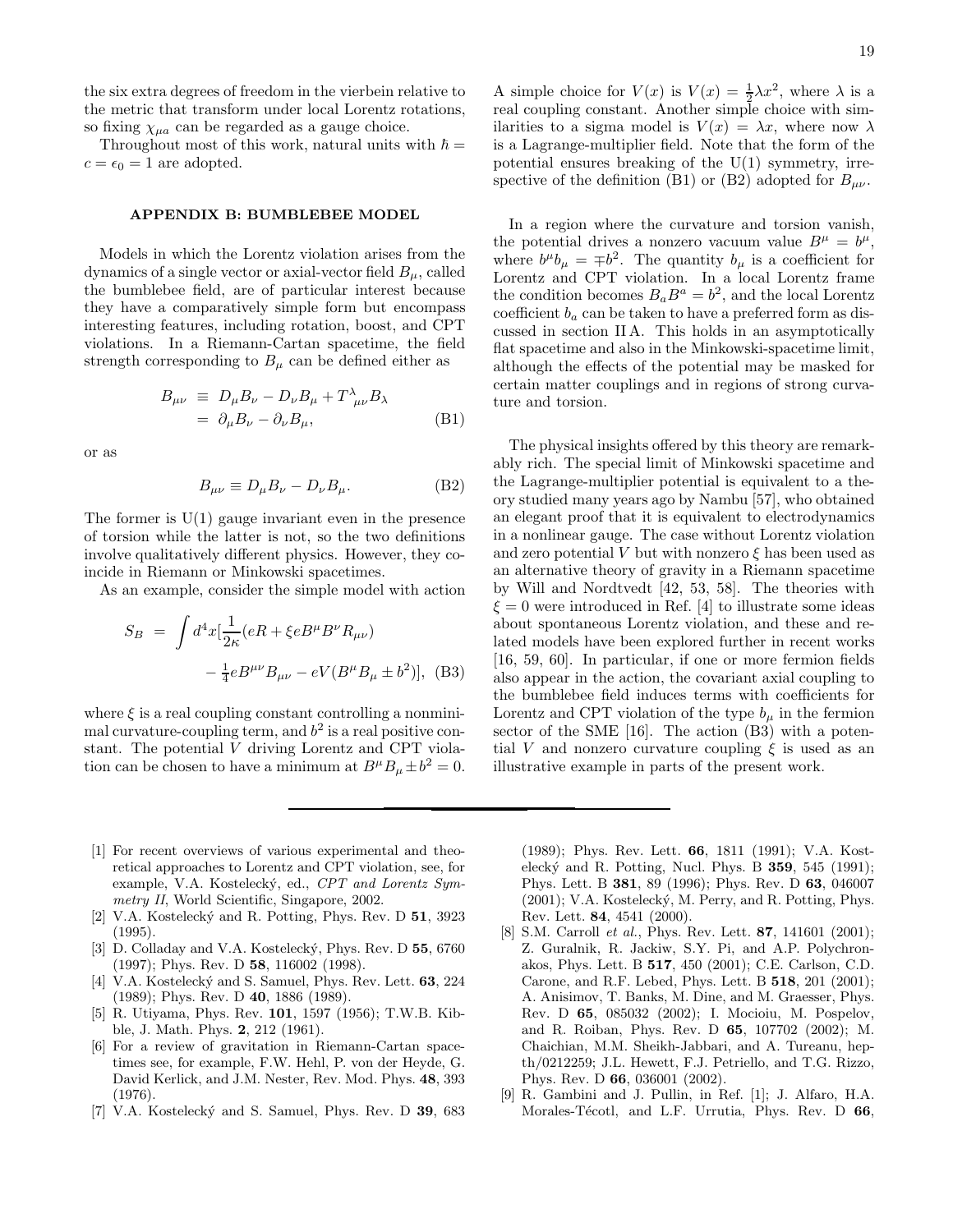124006 (2002); D. Sudarsky, L. Urrutia, and H. Vucetich, Phys. Rev. Lett. 89, 231301 (2002); Phys. Rev. D 68, 024010 (2003); G. Amelino-Camelia, Mod. Phys. Lett. A 17, 899 (2002); Y.J. Ng, Mod. Phys. Lett. A18, 1073 (2003); R. Myers and M. Pospelov, Phys. Rev. Lett. 90, 211601 (2003); N.E. Mavromatos, Nucl. Instrum. Meth. B 214, 1 (2004).

- [10] C.D. Froggatt and H.B. Nielsen, hep-ph/0211106.
- [11] J.D. Bjorken, Phys. Rev. D **67**, 043508 (2003).
- [12] C.P. Burgess, J. Cline, E. Filotas, J. Matias, and G.D. Moore, JHEP 0203, 043 (2002); A.R. Frey, JHEP 0304, 012 (2003); J. Cline and L. Valcárcel, hep-ph/0312245.
- [13] V.A. Kostelecký, R. Lehnert, and M. Perry, Phys. Rev. D 68, 123511 (2003).
- [14] N. Arkani-Hamed, H.-C. Cheng, M.A. Luty, and S. Mukohyama, hep-th/0312099.
- [15] O.W. Greenberg, Phys. Rev. Lett. **89**, 231602 (2002); Phys. Lett. B 567, 179 (2003).
- [16] V.A. Kostelecký and R. Lehnert, Phys. Rev. D 63, 065008 (2001).
- [17] KTeV Collaboration, H. Nguyen, in Ref. [1]; OPAL Collaboration, R. Ackerstaff *et al.*, Z. Phys. C 76, 401 (1997); DELPHI Collaboration, M. Feindt *et al.*, preprint DEL-PHI 97-98 CONF 80 (1997); BELLE Collaboration, K. Abe *et al.*, Phys. Rev. Lett. 86, 3228 (2001); BaBar Collaboration, B. Aubert *et al.*, hep-ex/0303043; FOCUS Collaboration, J.M. Link *et al.*, Phys. Lett. B 556, 7 (2003).
- [18] D. Colladay and V.A. Kostelecký, Phys. Lett. B 344, 259 (1995); Phys. Rev. D 52, 6224 (1995); Phys. Lett. B 511, 209 (2001); V.A. Kostelecký and R. Van Kooten, Phys. Rev. D 54, 5585 (1996); O. Bertolami *et al.*, Phys. Lett. B 395, 178 (1997); N. Isgur *et al.*, Phys. Lett. B 515, 333 (2001).
- [19] V.A. Kostelecký, Phys. Rev. Lett. **80**, 1818 (1998); Phys. Rev. D 61, 016002 (2000); Phys. Rev. D 64, 076001 (2001).
- [20] L.R. Hunter *et al.*, in V.A. Kostelecký, ed., *CPT and Lorentz Symmetry,* World Scientific, Singapore, 1999; D. Bear *et al.*, Phys. Rev. Lett. 85, 5038 (2000); D.F. Phillips *et al.*, Phys. Rev. D 63, 111101 (2001); M.A. Humphrey *et al.*, Phys. Rev. A 68, 063807 (2003); Phys. Rev. A 62, 063405 (2000); V.A. Kostelecký and C.D. Lane, Phys. Rev. D 60, 116010 (1999); J. Math. Phys. 40, 6245 (1999).
- [21] R. Bluhm *et al.*, Phys. Rev. Lett. 88, 090801 (2002); Phys. Rev. D 68, 125008 (2003).
- [22] F. Canè *et al.*, physics/0309070.
- [23] H. Dehmelt *et al.*, Phys. Rev. Lett. 83, 4694 (1999); R. Mittleman *et al.*, Phys. Rev. Lett. 83, 2116 (1999); G. Gabrielse *et al.*, Phys. Rev. Lett. 82, 3198 (1999); R. Bluhm *et al.*, Phys. Rev. Lett. 82, 2254 (1999); Phys. Rev. Lett. 79, 1432 (1997); Phys. Rev. D 57, 3932 (1998).
- [24] B. Heckel, in Ref. [1]; L.-S. Hou, W.-T. Ni, and Y.-C.M. Li, Phys. Rev. Lett. 90, 201101 (2003); R. Bluhm and V.A. Kosteleck´y, Phys. Rev. Lett. 84, 1381 (2000).
- [25] H. Müller, S. Herrmann, A. Saenz, A. Peters, and C. Lämmerzahl, Phys. Rev. D 68, 116006 (2003).
- [26] S.M. Carroll, G.B. Field, and R. Jackiw, Phys. Rev. D 41, 1231 (1990); M.P. Haugan and T.F. Kauffmann, Phys. Rev. D 52, 3168 (1995); V.A. Kostelecký and M. Mewes, Phys. Rev. Lett. 87, 251304 (2001).
- [27] R. Jackiw and V.A. Kostelecký, Phys. Rev. Lett. 82, 3572 (1999); C. Adam and F.R. Klinkhamer, Nucl. Phys.

B 657, 214 (2003); H. Müller, C. Braxmaier, S. Herrmann, A. Peters, and C. Lämmerzahl, Phys. Rev. D 67, 056006 (2003); T. Jacobson, S. Liberati, and D. Mattingly, Phys. Rev. D **67**, 124011 (2003); V.A. Kostelecký and A.G.M. Pickering, Phys. Rev. Lett. 91, 031801 (2003); R. Lehnert, Phys. Rev. D 68, 085003 (2003); G.M. Shore, Contemp. Phys. 44, 503 2003; B. Altschul, hep-th/0311200.

- [28] J. Lipa *et al.*, Phys. Rev. Lett. 90, 060403 (2003); H. Müller *et al.*, Phys. Rev. Lett. **91**, 020401 (2003); P. Wolf *et al.*, gr-qc/0401017.
- [29] V.A. Kostelecký and M. Mewes, Phys. Rev. D  $66$ , 056005 (2002).
- [30] V.W. Hughes *et al.*, Phys. Rev. Lett. **87**, 111804 (2001); R. Bluhm *et al.*, Phys. Rev. Lett. 84, 1098 (2000).
- [31] S. Coleman and S.L. Glashow, Phys. Rev. D 59, 116008 (1999); V. Barger, S. Pakvasa, T.J. Weiler, and K. Whisnant, Phys. Rev. Lett. 85, 5055 (2000); J.N. Bahcall, V. Barger, and D. Marfatia, Phys. Lett. B 534, 114  $(2002)$ ; V.A. Kostelecký and M. Mewes, hep-ph/0308300; S. Choubey and S.F. King, hep-ph/0311326.
- [32] V.A. Kostelecký and M. Mewes, Phys. Rev. D 69, 016005 (2004).
- [33] V.A. Kostelecký, C.D. Lane, and A.G.M. Pickering, Phys. Rev. D 65, 056006 (2002).
- [34] A recent discussion of renormalization in curved spacetime is given in S. Hollands and R.M. Wald, Commun. Math. Phys. 237, 123 (2003).
- [35] G.M. Shore, Nucl. Phys. B 646, 281 (2002); Nucl. Phys. B 633, 271 (2002); G.W. Gibbons and C.A.R. Herdeiro, Phys. Rev. D 63, 064006 (2001); I.T. Drummond and S.J. Hathrell, Phys. Rev. D 22, 343 (1980).
- [36] I.L. Shapiro, Phys. Rep. **357**, 113 (2002).
- [37] L. Parker, Phys. Rev. Lett. 44, 1559 (1980); Phys. Rev. D 22, 1922 (1980).
- [38] S. Mohanty, B. Mukhopadhyay, and A.R. Prasanna, Phys. Rev. D 65, 122001 (2002).
- [39] M.S. Berger and V.A. Kostelecký, Phys. Rev. D 65, 091701(R) (2002).
- [40] D. Colladay and P. McDonald, J. Math. Phys. 43, 3554 (2002).
- [41] A.P. Lightman and D.L. Lee, Phys. Rev. D 8, 364 (1973).
- [42] For a comprehensive review, see C.M. Will, *Theory and Experiment in Gravitational Physics,* Cambridge University Press, Cambridge, England, 1993.
- [43] For discussions of spontaneous symmetry breaking in curved spacetime see, for example, B. Ratra, Phys. Rev. D 31, 1931 (1985); 50, 5252 (1995); A. Kaiser and A. Chodos, Phys. Rev. D 53, 787 (1996).
- [44] See, for example, P. van Nieuwenhuizen and E. Sezgin, Phys. Rev. D 21, 3269 (1980) for a discussion of the physics of an action with eight independent second-order terms.
- [45] R. Jackiw and S.-Y. Pi, Phys. Rev. D 68, 104102 (2003).
- [46] G. Hinshaw *et al.*, Astrophys. J. Suppl. 148, 135 (2003).
- [47] See, for example, A. de Oliveira-Costa, M. Tegmark, M. Zaldarriaga, and A. Hamilton, astro-ph/0307282.
- [48] R. Bluhm and V.A. Kostelecký, to appear.<br>[49] LIGO Collaboration, B. Abbott et al., g
- [49] LIGO Collaboration, B. Abbott *et al.*, gr-qc/0312088; VIRGO Collaboration, B. Caron *et al.*, Nucl. Phys. B Proc. Suppl. 54, 167 (1997); GEO Collaboration, B. Willke *et al.*, Class. Quant. Grav. 19, 1377 (2002); TAMA Collaboration, M. Ando, Class. Quant. Grav. 19, 1409 (2002); LISA Collaboration, K. Danzmann *et al.*,